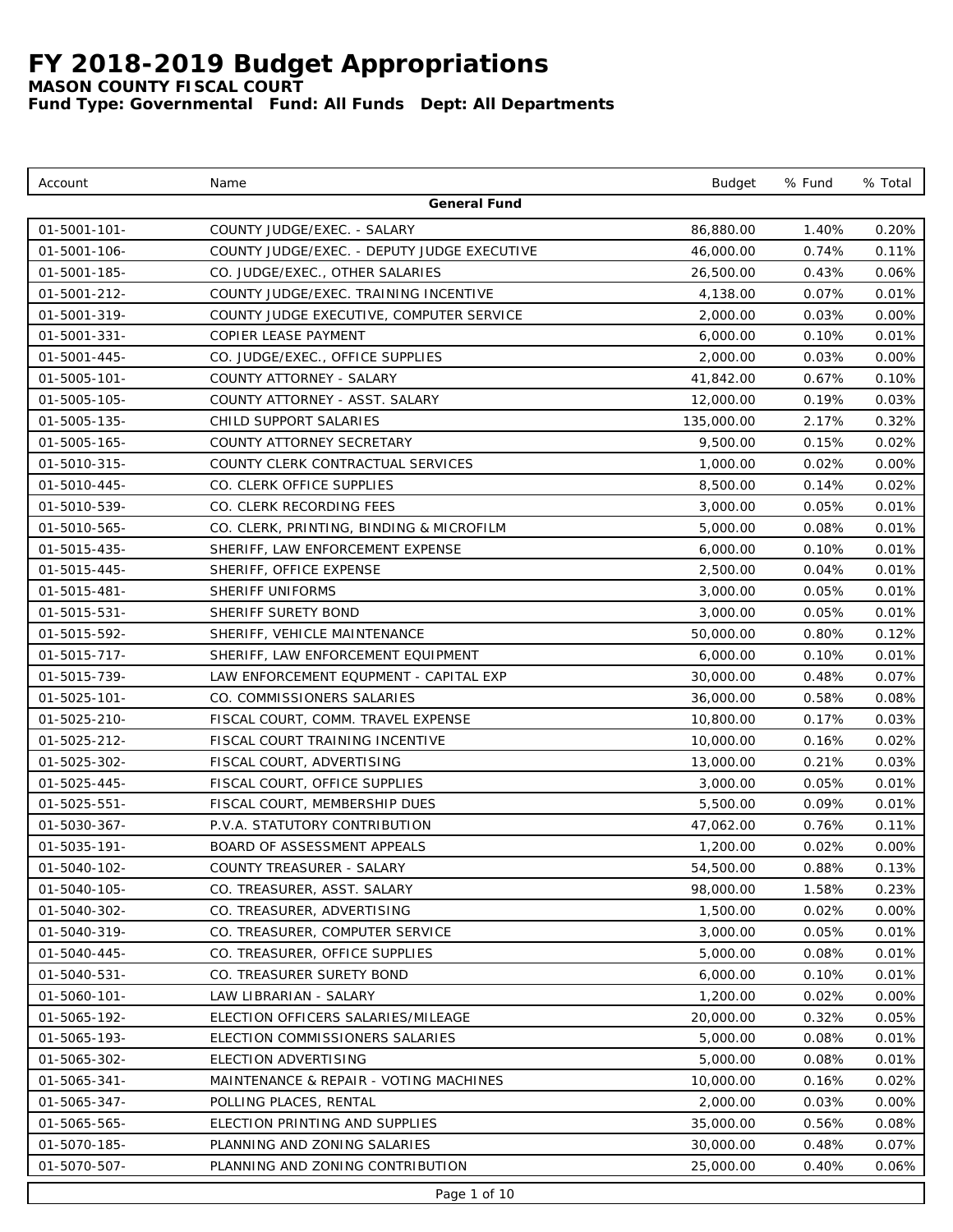*MASON COUNTY FISCAL COURT*

| Account             | Name                                       |      | <b>Budget</b> | % Fund | % Total  |  |  |
|---------------------|--------------------------------------------|------|---------------|--------|----------|--|--|
|                     | General Fund                               |      |               |        |          |  |  |
| 01-5075-107-        | ECONOMIC DEVELOPMENT SALARY                |      | 55,000.00     | 0.88%  | 0.13%    |  |  |
| 01-5076-179-        | SPECIAL PROJECTS SALARIES                  |      | 35,000.00     | 0.56%  | 0.08%    |  |  |
| 01-5076-548-        | <b>FARMERS MARKET</b>                      |      | 500.00        | 0.01%  | $0.00\%$ |  |  |
| 01-5080-175-        | MAINTENANCE & CUSTODIAL SALARIES           |      | 60,000.00     | 0.96%  | 0.14%    |  |  |
| 01-5080-315-        | CONTRACTUAL SERVICES                       |      | 28,000.00     | 0.45%  | 0.07%    |  |  |
| 01-5080-329-        | COURTHOUSE CLEANING SERVICE                |      | 20,000.00     | 0.32%  | 0.05%    |  |  |
| 01-5080-338-        | COPIER MAINTENANCE AND SUPPLIES            |      | 25,000.00     | 0.40%  | 0.06%    |  |  |
| 01-5080-364-        | <b>COURTHOUSE RENTAL</b>                   |      | 8,400.00      | 0.14%  | 0.02%    |  |  |
| 01-5080-406-        | <b>BUILDING MAINTENANCE SUPPLIES</b>       |      | 3,500.00      | 0.06%  | 0.01%    |  |  |
| 01-5080-408-        | COURTHOUSE GROUND MAINTENANCE SUPPLIES     |      | 2,000.00      | 0.03%  | 0.00%    |  |  |
| 01-5080-411-        | <b>CUSTODIAL SUPPLIES</b>                  |      | 3,000.00      | 0.05%  | 0.01%    |  |  |
| 01-5080-481-        | UNIFORMS                                   |      | 500.00        | 0.01%  | 0.00%    |  |  |
| 01-5080-563-        | COURTHOUSE POSTAGE                         |      | 8,000.00      | 0.13%  | 0.02%    |  |  |
| 01-5080-571-        | COURTHOUSE RENEWALS & REPAIRS              |      | 70,000.00     | 1.13%  | 0.16%    |  |  |
| 01-5080-573-        | COURTHOUSE TELEPHONES                      |      | 15,500.00     | 0.25%  | 0.04%    |  |  |
| 01-5080-578-        | COURTHOUSE UTILITIES                       |      | 60,000.00     | 0.96%  | 0.14%    |  |  |
| 01-5080-588-        | MAINTENANCE & REPAIR - EQUIPMENT           |      | 20,000.00     | 0.32%  | 0.05%    |  |  |
| 01-5080-599-        | COURTHOUSE MISCELLANEOUS EXPENSE           |      | 500.00        | 0.01%  | 0.00%    |  |  |
| 01-5080-709-        | <b>COURTHOUSE FURNITURE &amp; FIXTURES</b> |      | 3,000.00      | 0.05%  | 0.01%    |  |  |
| 01-5080-725-        | COURTHOUSE OFFICE MACHINES                 |      | 3,000.00      | 0.05%  | 0.01%    |  |  |
| 01-5081-315-        | JUSTICE CENTER, CONTRACTUAL SERVICES       |      | 15,000.00     | 0.24%  | 0.04%    |  |  |
| 01-5081-329-        | JUSTICE CENTER, CLEANING                   |      | 24,000.00     | 0.39%  | 0.06%    |  |  |
| 01-5081-406-        | JUSTICE CENTER, BLDG. MAINT. SUPPLIES      |      | 4,000.00      | 0.06%  | 0.01%    |  |  |
| 01-5081-408-        | JUSTICE CENTER, GROUND MAINTENANCE         |      | 1,200.00      | 0.02%  | 0.00%    |  |  |
| $01 - 5081 - 411 -$ | JUSTICE CENTER, CUSTODIAL SUPPLIES         |      | 4,500.00      | 0.07%  | 0.01%    |  |  |
| 01-5081-571-        | JUSTICE CENTER, RENEWALS AND REPAIRS       |      | 15,000.00     | 0.24%  | 0.04%    |  |  |
| 01-5081-573-        | JUSTICE CENTER TELEPHONES                  |      | 2,000.00      | 0.03%  | 0.00%    |  |  |
| 01-5081-578-        | <b>JUSTICE CENTER, UTILITIES</b>           |      | 55,000.00     | 0.88%  | 0.13%    |  |  |
| 01-5081-588-        | JUSTICE CENTER, MAINT & REPAIR EQUIPMENT   |      | 5,000.00      | 0.08%  | 0.01%    |  |  |
| 01-5081-599-        | JUSTICE CENTER, MISCELLANEOUS EXPENSE      |      | 500.00        | 0.01%  | $0.00\%$ |  |  |
| 01-5085-578-        | OTHER BUILDINGS, UTILITIES                 |      | 33,000.00     | 0.53%  | $0.08\%$ |  |  |
| 01-5085-586-        | OTHER BUILDINGS, MAINTENANCE & REPAIR      |      | 15,000.00     | 0.24%  | 0.04%    |  |  |
|                     | 77 Accounts Listed                         | 5000 | 1,512,722.00  | 24.31% | 3.56%    |  |  |
| 01-5102-314-        | JUVENILE HOUSING                           |      | 3,000.00      | 0.05%  | 0.01%    |  |  |
| 01-5120-507-        | FIRE DEPARTMENT CONTRIBUTIONS              |      | 60,000.00     | 0.96%  | 0.14%    |  |  |
| 01-5140-303-        | AMBULANCE SERVICE                          |      | 75,000.00     | 1.21%  | 0.18%    |  |  |
| $01 - 5145 - 441 -$ | CMRS EQUIPMENT                             |      | 220,000.00    | 3.54%  | 0.52%    |  |  |
| 01-5145-446-        | CMRS OPERATING EXPENSE                     |      | 50,000.00     | 0.80%  | 0.12%    |  |  |
| 01-5145-703-        | EMERGENCY DISPATCH EQUIPMENT - 911         |      | 5,000.00      | 0.08%  | 0.01%    |  |  |
| 01-5160-348-        | LOCAL DRUG ENFORCEMENT                     |      | 6,000.00      | 0.10%  | 0.01%    |  |  |
| 01-5175-903-        | PUBLIC ADVOCACY PER CAPITA PAYMENT         |      | 2,200.00      | 0.04%  | 0.01%    |  |  |
|                     | 8 Accounts Listed                          | 5100 | 421,200.00    | 6.77%  | 0.99%    |  |  |
| 01-5205-102-        | DOG WARDEN SALARY                          |      | 31,000.00     | 0.50%  | 0.07%    |  |  |
| 01-5205-105-        | DOG WARDEN ASST. SALARY                    |      | 31,000.00     | 0.50%  | 0.07%    |  |  |
| 01-5205-403-        | ANIMAL SHELTER FOOD & SUPPLIES             |      | 10,000.00     | 0.16%  | 0.02%    |  |  |
| Page 2 of 10        |                                            |      |               |        |          |  |  |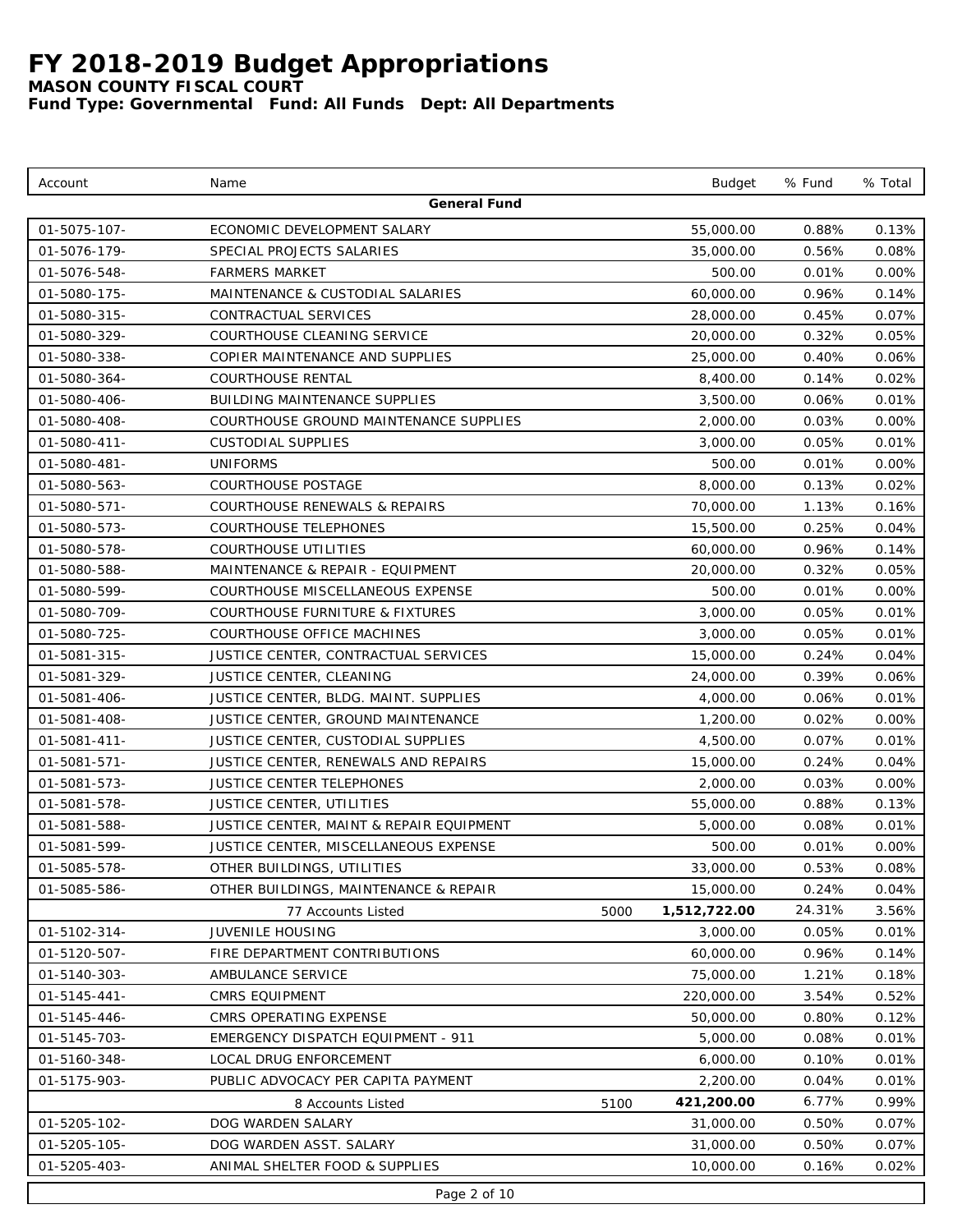*MASON COUNTY FISCAL COURT*

*Fund Type: Governmental Fund: All Funds Dept: All Departments*

| Account                      | Name                                                   |         | <b>Budget</b>         | % Fund         | % Total        |
|------------------------------|--------------------------------------------------------|---------|-----------------------|----------------|----------------|
|                              | General Fund                                           |         |                       |                |                |
| 01-5205-441-                 | ANIMAL SHELTER MACH. & EQUIPMENT                       |         | 6,000.00              | 0.10%          | 0.01%          |
| 01-5205-455-                 | ANIMAL SHELTER PETROLEUM PRODUCTS                      |         | 2,000.00              | 0.03%          | 0.00%          |
| 01-5205-578-                 | ANIMAL SHELTER UTILITIES                               |         | 7,500.00              | 0.12%          | 0.02%          |
| 01-5205-588-                 | ANIMAL SHELTER EQUIPMENT REPAIR                        |         | 4,000.00              | 0.06%          | 0.01%          |
|                              | 7 Accounts Listed                                      | 5200    | 91,500.00             | 1.47%          | 0.22%          |
| 01-5325-408-                 | CEMETERY MAINTENANCE                                   |         | 2,000.00              | 0.03%          | 0.00%          |
| 01-5340-348-                 | CHILD SUPPORT INCENTIVE PROGRAM                        |         | 1,500.00              | 0.02%          | 0.00%          |
| 01-5340-384-                 | SPAY AND NEUTER GRANT                                  |         | 1,500.00              | 0.02%          | 0.00%          |
|                              | 3 Accounts Listed                                      | 5300    | 5,000.00              | 0.08%          | 0.01%          |
| 01-5401-348-                 | CUMMINS PRESERVE MAINTENANCE                           |         | 5,000.00              | 0.08%          | 0.01%          |
| 01-5435-507-                 | CULTURAL CONTRIBUTIONS                                 |         | 20,000.00             | 0.32%          | 0.05%          |
|                              | 2 Accounts Listed                                      | 5400    | 25,000.00             | 0.40%          | 0.06%          |
| 01-7700-602-                 | PRINCIPAL ON LEASE                                     |         | 75,000.00             | 1.21%          | 0.18%          |
| 01-7700-606-                 | <b>INTEREST ON LEASE</b>                               |         | 33,000.00             | 0.53%          | 0.08%          |
|                              | 2 Accounts Listed                                      | 7700    | 108,000.00            | 1.74%          | 0.25%          |
| 01-8099-742-                 | <b>BUILDING REMODELING</b>                             |         | 20,000.00             | 0.32%          | 0.05%          |
|                              | 1 Accounts Listed                                      | 8000    | 20,000.00             | 0.32%          | 0.05%          |
| 01-9100-307-                 | <b>AUDITING SERVICES</b>                               |         | 75,000.00             | 1.21%          | 0.18%          |
| 01-9100-441-                 | <b>MACHINERY &amp; EQUIPMENT</b>                       |         | 5,000.00              | 0.08%          | 0.01%          |
| 01-9100-501-                 | <b>ADD PAYMENT</b>                                     |         | 6,906.00              | 0.11%          | 0.02%          |
| 01-9100-503-                 | <b>BANK SERVICE CHARGES</b>                            |         | 1,000.00              | 0.02%          | 0.00%          |
| 01-9100-513-                 | FOREST FIRE PROTECTION                                 |         | 1,000.00              | 0.02%          | 0.00%          |
| 01-9100-525-                 | INSURANCE, BUILDINGS AND CONTENTS                      |         | 50,000.00             | 0.80%          | 0.12%          |
| 01-9100-529-                 | INSURANCE, MISCELLANEOUS LIABILITY                     |         | 80,000.00             | 1.29%          | 0.19%          |
| 01-9100-535-                 | INSURANCE, VEHICLES AND EQUIPMENT                      |         | 26,000.00             | 0.42%          | 0.06%          |
| 01-9100-539-                 | RECORDING AND COURT COSTS                              |         | 1,000.00              | 0.02%          | 0.00%          |
| 01-9100-545-                 | <b>GPS MAPPING</b>                                     |         | 2,000.00              | 0.03%          | 0.00%          |
| 01-9100-548-                 | PROPERTY ABATEMENT                                     |         | 50,000.00             | 0.80%          | 0.12%          |
| 01-9100-566-                 | <b>REIMBURSEMENTS</b>                                  |         | 20,000.00             | 0.32%          | 0.05%          |
| 01-9100-569-                 | PROFESSIONAL TRAINING AND TRAVEL                       |         | 16,000.00             | 0.26%          | 0.04%          |
| 01-9100-599-<br>01-9100-739- | MISCELLANEOUS EXPENSE<br>CAPITAL MACHINERY & EQUIPMENT |         | 1,000.00<br>20,000.00 | 0.02%<br>0.32% | 0.00%<br>0.05% |
|                              |                                                        |         | 354,906.00            | 5.70%          | 0.83%          |
| 01-9200-999-                 | 15 Accounts Listed<br>RESERVE FOR TRANSFERS            | 9100    | 2,651,919.00          | 42.62%         | 6.24%          |
|                              |                                                        | 9200    | 2,651,919.00          | 42.62%         | 6.24%          |
| 01-9400-201-                 | 1 Accounts Listed<br>SOCIAL SECURITY, CO. MATCH        |         | 155,000.00            | 2.49%          | 0.36%          |
| 01-9400-202-                 | RETIREMENT, CO. MATCH                                  |         | 400,000.00            | 6.43%          | 0.94%          |
| 01-9400-205-                 | EMPLOYEE HEALTH INSURANCE                              |         | 425,000.00            | 6.83%          | 1.00%          |
| 01-9400-208-                 | UNEMPLOYMENT COMPENSATION INSURANCE                    |         | 16,500.00             | 0.27%          | 0.04%          |
| 01-9400-209-                 | WORKMEN'S COMPENSATION                                 |         | 35,000.00             | 0.56%          | 0.08%          |
|                              | 5 Accounts Listed                                      | 9400    | 1,031,500.00          | 16.58%         | 2.43%          |
|                              | 121 Accounts Listed                                    | General | 6,221,747.00          |                | 14.64%         |
|                              | Road Fund                                              |         |                       |                |                |
| 02-6103-102-                 | ROAD SUPERVISOR SALARY                                 |         | 49,300.00             | 2.08%          | 0.12%          |
|                              |                                                        |         |                       |                |                |

Page 3 of 10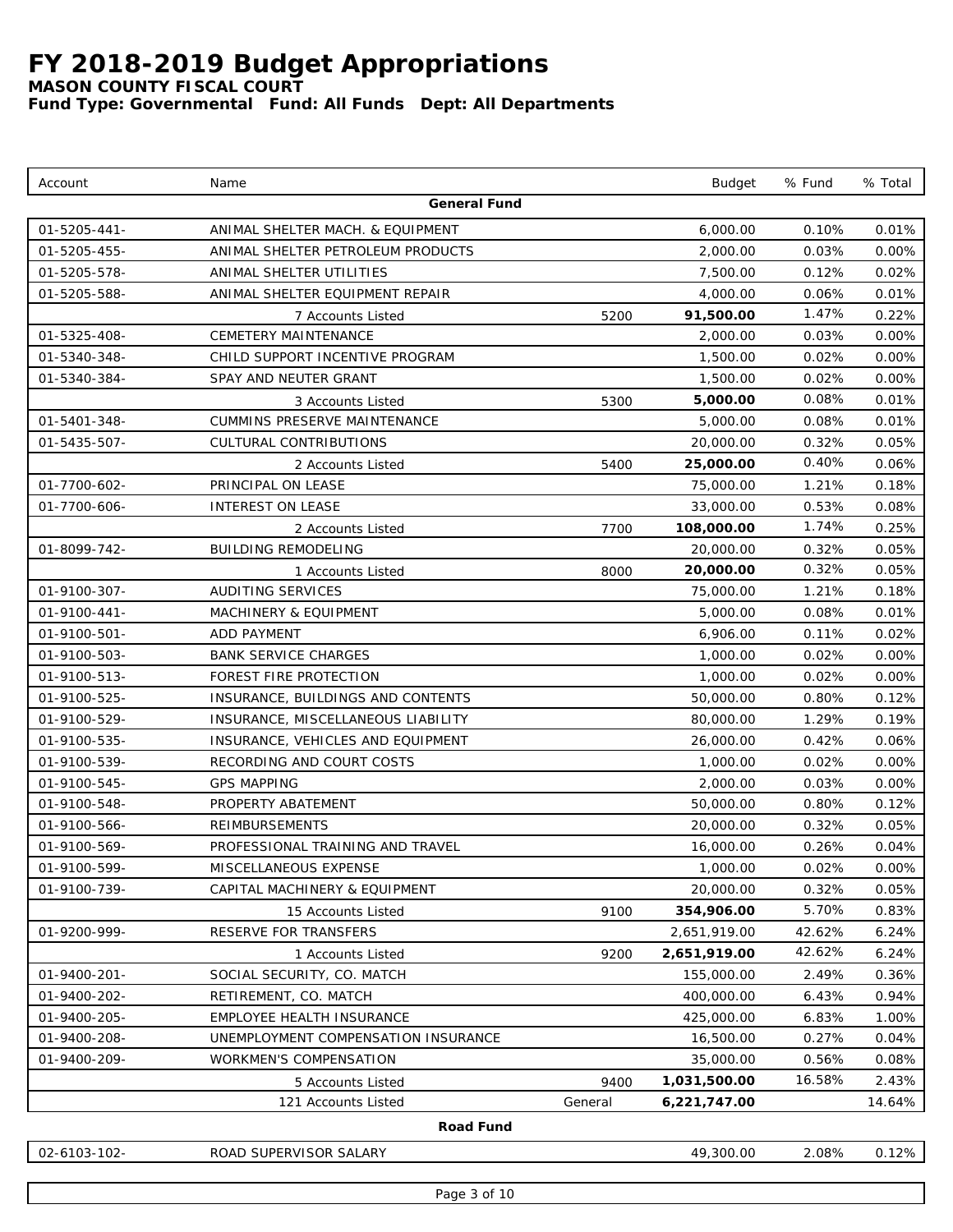*MASON COUNTY FISCAL COURT*

| Account      | Name                                    |      | <b>Budget</b> | % Fund | % Total  |
|--------------|-----------------------------------------|------|---------------|--------|----------|
|              | Road Fund                               |      |               |        |          |
| 02-6103-445- | <b>OFFICE EXPENSE</b>                   |      | 1,800.00      | 0.08%  | $0.00\%$ |
| 02-6103-481- | ROAD UNIFORMS                           |      | 1,500.00      | 0.06%  | 0.00%    |
| 02-6103-548- | LIVESTOCK REMOVAL                       |      | 15,500.00     | 0.65%  | 0.04%    |
| 02-6103-573- | ROAD, TELEPHONE                         |      | 2,000.00      | 0.08%  | 0.00%    |
| 02-6103-578- | <b>UTILITIES</b>                        |      | 18,000.00     | 0.76%  | 0.04%    |
| 02-6105-143- | ROAD WORKERS SALARIES                   |      | 360,000.00    | 15.19% | 0.85%    |
| 02-6105-315- | CONTRACTUAL SERVICES                    |      | 2,000.00      | 0.08%  | 0.00%    |
| 02-6105-320- | <b>DUMPING FEES</b>                     |      | 1,500.00      | 0.06%  | 0.00%    |
| 02-6105-333- | ROAD - CONTRACTED MAINTENANCE           |      | 600,000.00    | 25.32% | 1.41%    |
| 02-6105-339- | RADIO MAINTENANCE                       |      | 1,500.00      | 0.06%  | 0.00%    |
| 02-6105-364- | <b>ROAD RENTALS</b>                     |      | 1,500.00      | 0.06%  | 0.00%    |
| 02-6105-369- | TOWING                                  |      | 1,200.00      | 0.05%  | 0.00%    |
| 02-6105-398- | GPS SERVICE AND EQUIPMENT               |      | 2,000.00      | 0.08%  | $0.00\%$ |
| 02-6105-406- | <b>BUILDING MAINTENANCE SUPPLIES</b>    |      | 2,000.00      | 0.08%  | 0.00%    |
| 02-6105-411- | <b>CUSTODIAL SUPPLIES</b>               |      | 1,200.00      | 0.05%  | 0.00%    |
| 02-6105-421- | SEEDS AND CHEMICALS                     |      | 2,500.00      | 0.11%  | 0.01%    |
| 02-6105-427- | <b>GARAGE SUPPLIES</b>                  |      | 2,000.00      | 0.08%  | 0.00%    |
| 02-6105-431- | <b>GENERAL CONSTRUCTION MATERIALS</b>   |      | 150,000.00    | 6.33%  | 0.35%    |
| 02-6105-441- | MACHINERY AND EQUIPMENT                 |      | 2,000.00      | 0.08%  | 0.00%    |
| 02-6105-443- | <b>MOTOR VEHICLE PARTS</b>              |      | 85,000.00     | 3.59%  | 0.20%    |
| 02-6105-446- | ROAD SUPPLIES                           |      | 2,000.00      | 0.08%  | 0.00%    |
| 02-6105-447- | ROAD MATERIALS                          |      | 100,000.00    | 4.22%  | 0.24%    |
| 02-6105-455- | ROAD, PETROLEUM PRODUCTS                |      | 80,000.00     | 3.38%  | 0.19%    |
| 02-6105-469- | <b>SIGNS</b>                            |      | 25,000.00     | 1.06%  | 0.06%    |
| 02-6105-475- | <b>TOOLS</b>                            |      | 3,000.00      | 0.13%  | 0.01%    |
| 02-6105-479- | TIRES AND TUBES                         |      | 10,000.00     | 0.42%  | 0.02%    |
| 02-6105-543- | <b>LICENSES</b>                         |      | 1,000.00      | 0.04%  | 0.00%    |
| 02-6105-549- | MEDICAL EXPENSE                         |      | 500.00        | 0.02%  | 0.00%    |
| 02-6105-569- | REGISTRATION, CONFERENCES & TRAINING    |      | 2,000.00      | 0.08%  | 0.00%    |
| 02-6105-571- | RENEWALS AND REPAIRS                    |      | 2,000.00      | 0.08%  | 0.00%    |
| 02-6105-576- | TRAVEL EXPENSE                          |      | 1,000.00      | 0.04%  | $0.00\%$ |
| 02-6105-588- | MAINTENANCE & REPAIR - EQUIPMENT & VEH. |      | 50,000.00     | 2.11%  | 0.12%    |
| 02-6105-594- | SAFETY SUPPLIES                         |      | 2,000.00      | 0.08%  | $0.00\%$ |
| 02-6105-739- | CAPITAL MACHINERY & EQUIPMENT           |      | 25,000.00     | 1.06%  | 0.06%    |
|              | 35 Accounts Listed                      | 6100 | 1,606,000.00  | 67.78% | 3.78%    |
| 02-7700-602- | PRINCIPAL ON LEASE                      |      | 140,000.00    | 5.91%  | 0.33%    |
| 02-7700-606- | INTEREST ON LEASE                       |      | 10,000.00     | 0.42%  | 0.02%    |
|              | 2 Accounts Listed                       | 7700 | 150,000.00    | 6.33%  | 0.35%    |
| 02-9100-525- | INSURANCE, BUILDINGS AND CONTENTS       |      | 1,000.00      | 0.04%  | 0.00%    |
| 02-9100-529- | INSURANCE, LIABILITY                    |      | 6,000.00      | 0.25%  | 0.01%    |
| 02-9100-535- | INSURANCE, ROAD VEHICLES AND EQUIPMENT  |      | 20,000.00     | 0.84%  | 0.05%    |
| 02-9100-566- | ROAD REIMBURSMENTS                      |      | 500.00        | 0.02%  | $0.00\%$ |
| 02-9100-599- | MISCELLANEOUS EXPENSE                   |      | 1,000.00      | 0.04%  | $0.00\%$ |
|              | 5 Accounts Listed                       | 9100 | 28,500.00     | 1.20%  | $0.07\%$ |
| 02-9200-999- | RESERVE FOR TRANSFERS                   |      | 297,882.00    | 12.57% | 0.70%    |
|              | Page 4 of 10                            |      |               |        |          |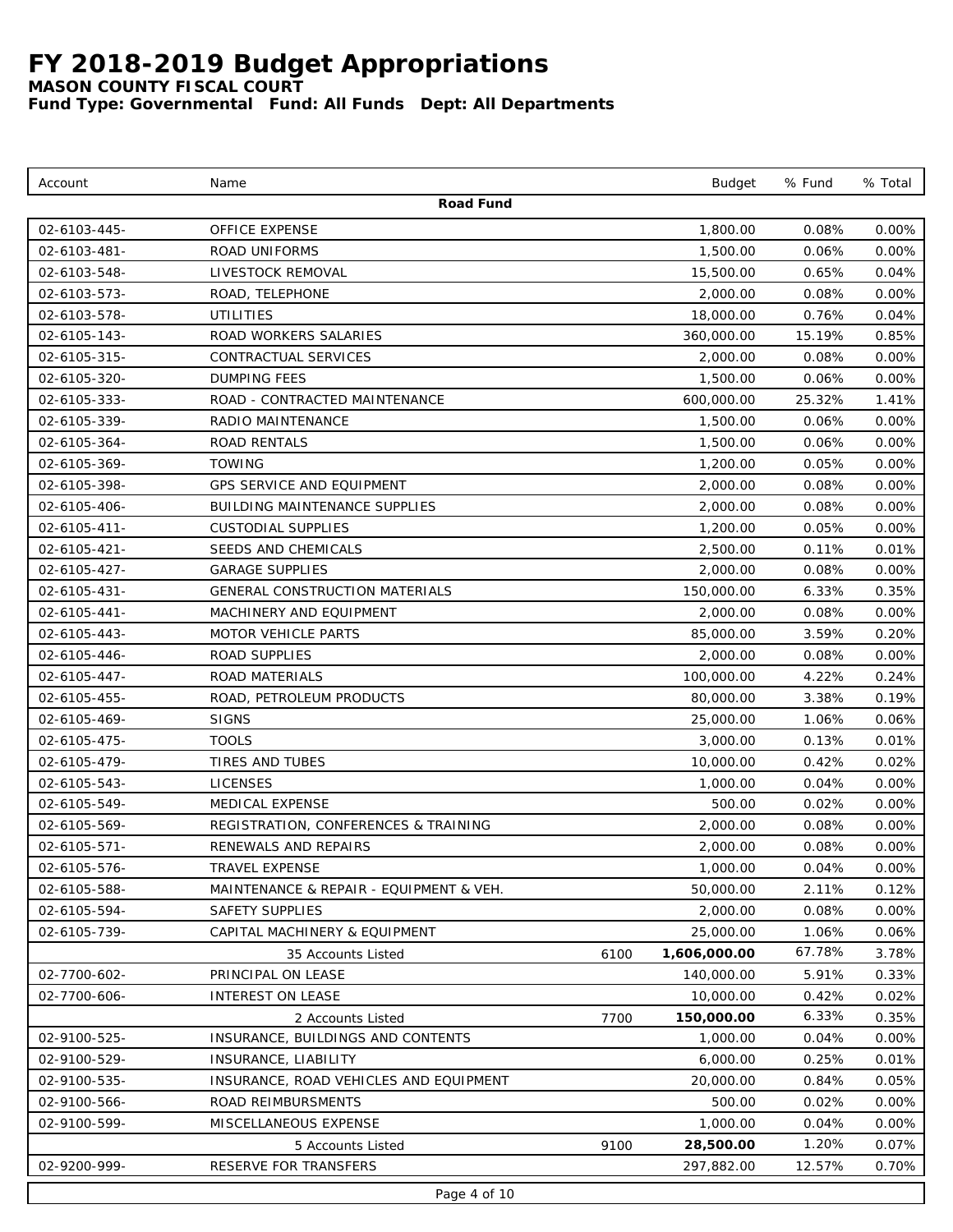*MASON COUNTY FISCAL COURT*

| Road Fund<br>12.57%<br>297,882.00<br>0.70%<br>9200<br>1 Accounts Listed<br>1.35%<br>02-9400-201-<br>SOCIAL SECURITY COUNTY MATCH<br>32,000.00<br>0.08%<br>4.01%<br>02-9400-202-<br>95,000.00<br>0.22%<br>RETIREMENT, COUNTY MATCH<br>02-9400-205-<br>EMPLOYEE HEALTH INSURANCE<br>135,000.00<br>5.70%<br>0.32%<br>02-9400-209-<br>WORKERS' COMPENSATION<br>25,000.00<br>1.06%<br>0.06%<br>12.11%<br>287,000.00<br>0.68%<br>9400<br>4 Accounts Listed<br>47 Accounts Listed<br>Road<br>2,369,382.00<br>5.57%<br>Jail Fund<br>03-5101-101-<br>JAILERS SALARY<br>2.63%<br>82,743.00<br>0.19%<br>03-5101-123-<br>JAIL PERSONNEL SALARIES<br>950,000.00<br>30.23%<br>2.24%<br>03-5101-212-<br>JAILER INCENTIVE TRAINING<br>2,075.00<br>0.07%<br>0.00%<br>03-5101-314-<br>CONTRACTS WITH OTHER COUNTIES<br>0.02%<br>0.00%<br>500.00<br>03-5101-320-<br>0.02%<br><b>DUMPING FEES</b><br>500.00<br>0.00%<br>03-5101-398-<br>JAIL GPS SERVICE<br>2,000.00<br>0.06%<br>0.00%<br>03-5101-399-<br>MISCELLANEOUS CONTRACTUAL SERVICES<br>33,000.00<br>1.05%<br>0.08%<br>03-5101-406-<br><b>BUILDING MAINTENANCE SUPPLIES</b><br>15,000.00<br>0.48%<br>0.04%<br>03-5101-408-<br>JAIL GROUND MAINTENANCE SUPPLIES<br>2,000.00<br>0.06%<br>0.00%<br>03-5101-411-<br><b>CUSTODIAL SUPPLIES</b><br>60,000.00<br>1.91%<br>0.14%<br>03-5101-423-<br>FOOD PREP. & SERVING SUPPLIES<br>5,000.00<br>0.16%<br>0.01%<br>03-5101-425-<br><b>FOOD</b><br>7.96%<br>250,000.00<br>0.59%<br>03-5101-435-<br>LAW ENFORCEMENT SUPPLIES<br>10,000.00<br>0.32%<br>0.02%<br>03-5101-437-<br><b>LINENS</b><br>6,000.00<br>0.19%<br>0.01%<br>03-5101-441-<br>MACHINERY AND EQUIPMENT<br>7,000.00<br>0.22%<br>0.02%<br>03-5101-443-<br>JAIL MOTOR VEHICLE PARTS<br>6,000.00<br>0.19%<br>0.01%<br>0.25%<br>03-5101-445-<br>OFFICE SUPPLIES<br>8,000.00<br>0.02%<br>03-5101-453-<br>PERSONAL HYGIENE<br>2,500.00<br>0.08%<br>0.01%<br>03-5101-455-<br>PETROLEUM PRODUCTS<br>8,000.00<br>0.25%<br>0.02%<br>03-5101-465-<br>PRISONERS UNIFORMS<br>3,500.00<br>0.11%<br>0.01%<br>03-5101-481-<br><b>STAFF UNIFORMS</b><br>6,000.00<br>0.19%<br>0.01%<br>03-5101-512-<br>7,000.00<br>0.02%<br>ELECTRICAL AND PLUMBING REPAIRS<br>0.22%<br>200,000.00<br>03-5101-549-<br>ROUTINE MEDICAL<br>6.36%<br>0.47%<br>03-5101-566-<br>REIMBURSEMENTS<br>1,000.00<br>0.03%<br>0.00%<br>03-5101-569-<br>STAFF TRAVEL, TRAINING, & CONFERENCE<br>6,000.00<br>0.19%<br>0.01%<br>03-5101-573-<br><b>TELEPHONE</b><br>6,500.00<br>0.21%<br>0.02%<br>03-5101-578-<br><b>UTILITIES</b><br>160,000.00<br>5.09%<br>0.38%<br>03-5101-586-<br>MAINTENANCE AND REPAIRS - BUILDINGS<br>10,000.00<br>0.32%<br>0.02%<br>03-5101-588-<br>25,000.00<br>MAINTENANCE & REPAIRS - EQUIPMENT<br>0.80%<br>0.06%<br>03-5101-599-<br>MISCELLANEOUS EXPENSE<br>500.00<br>0.02%<br>0.00%<br>03-5101-709-<br>5,000.00<br>FURNITURE AND FIXTURES<br>0.16%<br>0.01%<br>03-5101-739-<br>CAPITAL EQUIPMENT<br>30,000.00<br>0.95%<br>$0.07\%$<br>03-5101-741-<br>CAPITAL BUILDING REPAIRS<br>100,000.00<br>3.18%<br>0.24%<br>63.98%<br>2,010,818.00<br>4.73%<br>5100<br>33 Accounts Listed<br>03-7700-602-<br>PRINCIPAL ON LEASE<br>30,000.00<br>0.95%<br>0.07%<br>03-7700-606-<br>INTEREST ON LEASE<br>15,000.00<br>0.48%<br>0.04% | Account | Name | <b>Budget</b> | % Fund | % Total |
|-----------------------------------------------------------------------------------------------------------------------------------------------------------------------------------------------------------------------------------------------------------------------------------------------------------------------------------------------------------------------------------------------------------------------------------------------------------------------------------------------------------------------------------------------------------------------------------------------------------------------------------------------------------------------------------------------------------------------------------------------------------------------------------------------------------------------------------------------------------------------------------------------------------------------------------------------------------------------------------------------------------------------------------------------------------------------------------------------------------------------------------------------------------------------------------------------------------------------------------------------------------------------------------------------------------------------------------------------------------------------------------------------------------------------------------------------------------------------------------------------------------------------------------------------------------------------------------------------------------------------------------------------------------------------------------------------------------------------------------------------------------------------------------------------------------------------------------------------------------------------------------------------------------------------------------------------------------------------------------------------------------------------------------------------------------------------------------------------------------------------------------------------------------------------------------------------------------------------------------------------------------------------------------------------------------------------------------------------------------------------------------------------------------------------------------------------------------------------------------------------------------------------------------------------------------------------------------------------------------------------------------------------------------------------------------------------------------------------------------------------------------------------------------------------------------------------------------------------------------------------------------------------------------------------------------------------------------------------------------------------------------------------------------------------------------------------------------------------------------------------------------------------------------------------------------------------------------------------------------------------|---------|------|---------------|--------|---------|
|                                                                                                                                                                                                                                                                                                                                                                                                                                                                                                                                                                                                                                                                                                                                                                                                                                                                                                                                                                                                                                                                                                                                                                                                                                                                                                                                                                                                                                                                                                                                                                                                                                                                                                                                                                                                                                                                                                                                                                                                                                                                                                                                                                                                                                                                                                                                                                                                                                                                                                                                                                                                                                                                                                                                                                                                                                                                                                                                                                                                                                                                                                                                                                                                                                               |         |      |               |        |         |
|                                                                                                                                                                                                                                                                                                                                                                                                                                                                                                                                                                                                                                                                                                                                                                                                                                                                                                                                                                                                                                                                                                                                                                                                                                                                                                                                                                                                                                                                                                                                                                                                                                                                                                                                                                                                                                                                                                                                                                                                                                                                                                                                                                                                                                                                                                                                                                                                                                                                                                                                                                                                                                                                                                                                                                                                                                                                                                                                                                                                                                                                                                                                                                                                                                               |         |      |               |        |         |
|                                                                                                                                                                                                                                                                                                                                                                                                                                                                                                                                                                                                                                                                                                                                                                                                                                                                                                                                                                                                                                                                                                                                                                                                                                                                                                                                                                                                                                                                                                                                                                                                                                                                                                                                                                                                                                                                                                                                                                                                                                                                                                                                                                                                                                                                                                                                                                                                                                                                                                                                                                                                                                                                                                                                                                                                                                                                                                                                                                                                                                                                                                                                                                                                                                               |         |      |               |        |         |
|                                                                                                                                                                                                                                                                                                                                                                                                                                                                                                                                                                                                                                                                                                                                                                                                                                                                                                                                                                                                                                                                                                                                                                                                                                                                                                                                                                                                                                                                                                                                                                                                                                                                                                                                                                                                                                                                                                                                                                                                                                                                                                                                                                                                                                                                                                                                                                                                                                                                                                                                                                                                                                                                                                                                                                                                                                                                                                                                                                                                                                                                                                                                                                                                                                               |         |      |               |        |         |
|                                                                                                                                                                                                                                                                                                                                                                                                                                                                                                                                                                                                                                                                                                                                                                                                                                                                                                                                                                                                                                                                                                                                                                                                                                                                                                                                                                                                                                                                                                                                                                                                                                                                                                                                                                                                                                                                                                                                                                                                                                                                                                                                                                                                                                                                                                                                                                                                                                                                                                                                                                                                                                                                                                                                                                                                                                                                                                                                                                                                                                                                                                                                                                                                                                               |         |      |               |        |         |
|                                                                                                                                                                                                                                                                                                                                                                                                                                                                                                                                                                                                                                                                                                                                                                                                                                                                                                                                                                                                                                                                                                                                                                                                                                                                                                                                                                                                                                                                                                                                                                                                                                                                                                                                                                                                                                                                                                                                                                                                                                                                                                                                                                                                                                                                                                                                                                                                                                                                                                                                                                                                                                                                                                                                                                                                                                                                                                                                                                                                                                                                                                                                                                                                                                               |         |      |               |        |         |
|                                                                                                                                                                                                                                                                                                                                                                                                                                                                                                                                                                                                                                                                                                                                                                                                                                                                                                                                                                                                                                                                                                                                                                                                                                                                                                                                                                                                                                                                                                                                                                                                                                                                                                                                                                                                                                                                                                                                                                                                                                                                                                                                                                                                                                                                                                                                                                                                                                                                                                                                                                                                                                                                                                                                                                                                                                                                                                                                                                                                                                                                                                                                                                                                                                               |         |      |               |        |         |
|                                                                                                                                                                                                                                                                                                                                                                                                                                                                                                                                                                                                                                                                                                                                                                                                                                                                                                                                                                                                                                                                                                                                                                                                                                                                                                                                                                                                                                                                                                                                                                                                                                                                                                                                                                                                                                                                                                                                                                                                                                                                                                                                                                                                                                                                                                                                                                                                                                                                                                                                                                                                                                                                                                                                                                                                                                                                                                                                                                                                                                                                                                                                                                                                                                               |         |      |               |        |         |
|                                                                                                                                                                                                                                                                                                                                                                                                                                                                                                                                                                                                                                                                                                                                                                                                                                                                                                                                                                                                                                                                                                                                                                                                                                                                                                                                                                                                                                                                                                                                                                                                                                                                                                                                                                                                                                                                                                                                                                                                                                                                                                                                                                                                                                                                                                                                                                                                                                                                                                                                                                                                                                                                                                                                                                                                                                                                                                                                                                                                                                                                                                                                                                                                                                               |         |      |               |        |         |
|                                                                                                                                                                                                                                                                                                                                                                                                                                                                                                                                                                                                                                                                                                                                                                                                                                                                                                                                                                                                                                                                                                                                                                                                                                                                                                                                                                                                                                                                                                                                                                                                                                                                                                                                                                                                                                                                                                                                                                                                                                                                                                                                                                                                                                                                                                                                                                                                                                                                                                                                                                                                                                                                                                                                                                                                                                                                                                                                                                                                                                                                                                                                                                                                                                               |         |      |               |        |         |
|                                                                                                                                                                                                                                                                                                                                                                                                                                                                                                                                                                                                                                                                                                                                                                                                                                                                                                                                                                                                                                                                                                                                                                                                                                                                                                                                                                                                                                                                                                                                                                                                                                                                                                                                                                                                                                                                                                                                                                                                                                                                                                                                                                                                                                                                                                                                                                                                                                                                                                                                                                                                                                                                                                                                                                                                                                                                                                                                                                                                                                                                                                                                                                                                                                               |         |      |               |        |         |
|                                                                                                                                                                                                                                                                                                                                                                                                                                                                                                                                                                                                                                                                                                                                                                                                                                                                                                                                                                                                                                                                                                                                                                                                                                                                                                                                                                                                                                                                                                                                                                                                                                                                                                                                                                                                                                                                                                                                                                                                                                                                                                                                                                                                                                                                                                                                                                                                                                                                                                                                                                                                                                                                                                                                                                                                                                                                                                                                                                                                                                                                                                                                                                                                                                               |         |      |               |        |         |
|                                                                                                                                                                                                                                                                                                                                                                                                                                                                                                                                                                                                                                                                                                                                                                                                                                                                                                                                                                                                                                                                                                                                                                                                                                                                                                                                                                                                                                                                                                                                                                                                                                                                                                                                                                                                                                                                                                                                                                                                                                                                                                                                                                                                                                                                                                                                                                                                                                                                                                                                                                                                                                                                                                                                                                                                                                                                                                                                                                                                                                                                                                                                                                                                                                               |         |      |               |        |         |
|                                                                                                                                                                                                                                                                                                                                                                                                                                                                                                                                                                                                                                                                                                                                                                                                                                                                                                                                                                                                                                                                                                                                                                                                                                                                                                                                                                                                                                                                                                                                                                                                                                                                                                                                                                                                                                                                                                                                                                                                                                                                                                                                                                                                                                                                                                                                                                                                                                                                                                                                                                                                                                                                                                                                                                                                                                                                                                                                                                                                                                                                                                                                                                                                                                               |         |      |               |        |         |
|                                                                                                                                                                                                                                                                                                                                                                                                                                                                                                                                                                                                                                                                                                                                                                                                                                                                                                                                                                                                                                                                                                                                                                                                                                                                                                                                                                                                                                                                                                                                                                                                                                                                                                                                                                                                                                                                                                                                                                                                                                                                                                                                                                                                                                                                                                                                                                                                                                                                                                                                                                                                                                                                                                                                                                                                                                                                                                                                                                                                                                                                                                                                                                                                                                               |         |      |               |        |         |
|                                                                                                                                                                                                                                                                                                                                                                                                                                                                                                                                                                                                                                                                                                                                                                                                                                                                                                                                                                                                                                                                                                                                                                                                                                                                                                                                                                                                                                                                                                                                                                                                                                                                                                                                                                                                                                                                                                                                                                                                                                                                                                                                                                                                                                                                                                                                                                                                                                                                                                                                                                                                                                                                                                                                                                                                                                                                                                                                                                                                                                                                                                                                                                                                                                               |         |      |               |        |         |
|                                                                                                                                                                                                                                                                                                                                                                                                                                                                                                                                                                                                                                                                                                                                                                                                                                                                                                                                                                                                                                                                                                                                                                                                                                                                                                                                                                                                                                                                                                                                                                                                                                                                                                                                                                                                                                                                                                                                                                                                                                                                                                                                                                                                                                                                                                                                                                                                                                                                                                                                                                                                                                                                                                                                                                                                                                                                                                                                                                                                                                                                                                                                                                                                                                               |         |      |               |        |         |
|                                                                                                                                                                                                                                                                                                                                                                                                                                                                                                                                                                                                                                                                                                                                                                                                                                                                                                                                                                                                                                                                                                                                                                                                                                                                                                                                                                                                                                                                                                                                                                                                                                                                                                                                                                                                                                                                                                                                                                                                                                                                                                                                                                                                                                                                                                                                                                                                                                                                                                                                                                                                                                                                                                                                                                                                                                                                                                                                                                                                                                                                                                                                                                                                                                               |         |      |               |        |         |
|                                                                                                                                                                                                                                                                                                                                                                                                                                                                                                                                                                                                                                                                                                                                                                                                                                                                                                                                                                                                                                                                                                                                                                                                                                                                                                                                                                                                                                                                                                                                                                                                                                                                                                                                                                                                                                                                                                                                                                                                                                                                                                                                                                                                                                                                                                                                                                                                                                                                                                                                                                                                                                                                                                                                                                                                                                                                                                                                                                                                                                                                                                                                                                                                                                               |         |      |               |        |         |
|                                                                                                                                                                                                                                                                                                                                                                                                                                                                                                                                                                                                                                                                                                                                                                                                                                                                                                                                                                                                                                                                                                                                                                                                                                                                                                                                                                                                                                                                                                                                                                                                                                                                                                                                                                                                                                                                                                                                                                                                                                                                                                                                                                                                                                                                                                                                                                                                                                                                                                                                                                                                                                                                                                                                                                                                                                                                                                                                                                                                                                                                                                                                                                                                                                               |         |      |               |        |         |
|                                                                                                                                                                                                                                                                                                                                                                                                                                                                                                                                                                                                                                                                                                                                                                                                                                                                                                                                                                                                                                                                                                                                                                                                                                                                                                                                                                                                                                                                                                                                                                                                                                                                                                                                                                                                                                                                                                                                                                                                                                                                                                                                                                                                                                                                                                                                                                                                                                                                                                                                                                                                                                                                                                                                                                                                                                                                                                                                                                                                                                                                                                                                                                                                                                               |         |      |               |        |         |
|                                                                                                                                                                                                                                                                                                                                                                                                                                                                                                                                                                                                                                                                                                                                                                                                                                                                                                                                                                                                                                                                                                                                                                                                                                                                                                                                                                                                                                                                                                                                                                                                                                                                                                                                                                                                                                                                                                                                                                                                                                                                                                                                                                                                                                                                                                                                                                                                                                                                                                                                                                                                                                                                                                                                                                                                                                                                                                                                                                                                                                                                                                                                                                                                                                               |         |      |               |        |         |
|                                                                                                                                                                                                                                                                                                                                                                                                                                                                                                                                                                                                                                                                                                                                                                                                                                                                                                                                                                                                                                                                                                                                                                                                                                                                                                                                                                                                                                                                                                                                                                                                                                                                                                                                                                                                                                                                                                                                                                                                                                                                                                                                                                                                                                                                                                                                                                                                                                                                                                                                                                                                                                                                                                                                                                                                                                                                                                                                                                                                                                                                                                                                                                                                                                               |         |      |               |        |         |
|                                                                                                                                                                                                                                                                                                                                                                                                                                                                                                                                                                                                                                                                                                                                                                                                                                                                                                                                                                                                                                                                                                                                                                                                                                                                                                                                                                                                                                                                                                                                                                                                                                                                                                                                                                                                                                                                                                                                                                                                                                                                                                                                                                                                                                                                                                                                                                                                                                                                                                                                                                                                                                                                                                                                                                                                                                                                                                                                                                                                                                                                                                                                                                                                                                               |         |      |               |        |         |
|                                                                                                                                                                                                                                                                                                                                                                                                                                                                                                                                                                                                                                                                                                                                                                                                                                                                                                                                                                                                                                                                                                                                                                                                                                                                                                                                                                                                                                                                                                                                                                                                                                                                                                                                                                                                                                                                                                                                                                                                                                                                                                                                                                                                                                                                                                                                                                                                                                                                                                                                                                                                                                                                                                                                                                                                                                                                                                                                                                                                                                                                                                                                                                                                                                               |         |      |               |        |         |
|                                                                                                                                                                                                                                                                                                                                                                                                                                                                                                                                                                                                                                                                                                                                                                                                                                                                                                                                                                                                                                                                                                                                                                                                                                                                                                                                                                                                                                                                                                                                                                                                                                                                                                                                                                                                                                                                                                                                                                                                                                                                                                                                                                                                                                                                                                                                                                                                                                                                                                                                                                                                                                                                                                                                                                                                                                                                                                                                                                                                                                                                                                                                                                                                                                               |         |      |               |        |         |
|                                                                                                                                                                                                                                                                                                                                                                                                                                                                                                                                                                                                                                                                                                                                                                                                                                                                                                                                                                                                                                                                                                                                                                                                                                                                                                                                                                                                                                                                                                                                                                                                                                                                                                                                                                                                                                                                                                                                                                                                                                                                                                                                                                                                                                                                                                                                                                                                                                                                                                                                                                                                                                                                                                                                                                                                                                                                                                                                                                                                                                                                                                                                                                                                                                               |         |      |               |        |         |
|                                                                                                                                                                                                                                                                                                                                                                                                                                                                                                                                                                                                                                                                                                                                                                                                                                                                                                                                                                                                                                                                                                                                                                                                                                                                                                                                                                                                                                                                                                                                                                                                                                                                                                                                                                                                                                                                                                                                                                                                                                                                                                                                                                                                                                                                                                                                                                                                                                                                                                                                                                                                                                                                                                                                                                                                                                                                                                                                                                                                                                                                                                                                                                                                                                               |         |      |               |        |         |
|                                                                                                                                                                                                                                                                                                                                                                                                                                                                                                                                                                                                                                                                                                                                                                                                                                                                                                                                                                                                                                                                                                                                                                                                                                                                                                                                                                                                                                                                                                                                                                                                                                                                                                                                                                                                                                                                                                                                                                                                                                                                                                                                                                                                                                                                                                                                                                                                                                                                                                                                                                                                                                                                                                                                                                                                                                                                                                                                                                                                                                                                                                                                                                                                                                               |         |      |               |        |         |
|                                                                                                                                                                                                                                                                                                                                                                                                                                                                                                                                                                                                                                                                                                                                                                                                                                                                                                                                                                                                                                                                                                                                                                                                                                                                                                                                                                                                                                                                                                                                                                                                                                                                                                                                                                                                                                                                                                                                                                                                                                                                                                                                                                                                                                                                                                                                                                                                                                                                                                                                                                                                                                                                                                                                                                                                                                                                                                                                                                                                                                                                                                                                                                                                                                               |         |      |               |        |         |
|                                                                                                                                                                                                                                                                                                                                                                                                                                                                                                                                                                                                                                                                                                                                                                                                                                                                                                                                                                                                                                                                                                                                                                                                                                                                                                                                                                                                                                                                                                                                                                                                                                                                                                                                                                                                                                                                                                                                                                                                                                                                                                                                                                                                                                                                                                                                                                                                                                                                                                                                                                                                                                                                                                                                                                                                                                                                                                                                                                                                                                                                                                                                                                                                                                               |         |      |               |        |         |
|                                                                                                                                                                                                                                                                                                                                                                                                                                                                                                                                                                                                                                                                                                                                                                                                                                                                                                                                                                                                                                                                                                                                                                                                                                                                                                                                                                                                                                                                                                                                                                                                                                                                                                                                                                                                                                                                                                                                                                                                                                                                                                                                                                                                                                                                                                                                                                                                                                                                                                                                                                                                                                                                                                                                                                                                                                                                                                                                                                                                                                                                                                                                                                                                                                               |         |      |               |        |         |
|                                                                                                                                                                                                                                                                                                                                                                                                                                                                                                                                                                                                                                                                                                                                                                                                                                                                                                                                                                                                                                                                                                                                                                                                                                                                                                                                                                                                                                                                                                                                                                                                                                                                                                                                                                                                                                                                                                                                                                                                                                                                                                                                                                                                                                                                                                                                                                                                                                                                                                                                                                                                                                                                                                                                                                                                                                                                                                                                                                                                                                                                                                                                                                                                                                               |         |      |               |        |         |
|                                                                                                                                                                                                                                                                                                                                                                                                                                                                                                                                                                                                                                                                                                                                                                                                                                                                                                                                                                                                                                                                                                                                                                                                                                                                                                                                                                                                                                                                                                                                                                                                                                                                                                                                                                                                                                                                                                                                                                                                                                                                                                                                                                                                                                                                                                                                                                                                                                                                                                                                                                                                                                                                                                                                                                                                                                                                                                                                                                                                                                                                                                                                                                                                                                               |         |      |               |        |         |
|                                                                                                                                                                                                                                                                                                                                                                                                                                                                                                                                                                                                                                                                                                                                                                                                                                                                                                                                                                                                                                                                                                                                                                                                                                                                                                                                                                                                                                                                                                                                                                                                                                                                                                                                                                                                                                                                                                                                                                                                                                                                                                                                                                                                                                                                                                                                                                                                                                                                                                                                                                                                                                                                                                                                                                                                                                                                                                                                                                                                                                                                                                                                                                                                                                               |         |      |               |        |         |
|                                                                                                                                                                                                                                                                                                                                                                                                                                                                                                                                                                                                                                                                                                                                                                                                                                                                                                                                                                                                                                                                                                                                                                                                                                                                                                                                                                                                                                                                                                                                                                                                                                                                                                                                                                                                                                                                                                                                                                                                                                                                                                                                                                                                                                                                                                                                                                                                                                                                                                                                                                                                                                                                                                                                                                                                                                                                                                                                                                                                                                                                                                                                                                                                                                               |         |      |               |        |         |
|                                                                                                                                                                                                                                                                                                                                                                                                                                                                                                                                                                                                                                                                                                                                                                                                                                                                                                                                                                                                                                                                                                                                                                                                                                                                                                                                                                                                                                                                                                                                                                                                                                                                                                                                                                                                                                                                                                                                                                                                                                                                                                                                                                                                                                                                                                                                                                                                                                                                                                                                                                                                                                                                                                                                                                                                                                                                                                                                                                                                                                                                                                                                                                                                                                               |         |      |               |        |         |
|                                                                                                                                                                                                                                                                                                                                                                                                                                                                                                                                                                                                                                                                                                                                                                                                                                                                                                                                                                                                                                                                                                                                                                                                                                                                                                                                                                                                                                                                                                                                                                                                                                                                                                                                                                                                                                                                                                                                                                                                                                                                                                                                                                                                                                                                                                                                                                                                                                                                                                                                                                                                                                                                                                                                                                                                                                                                                                                                                                                                                                                                                                                                                                                                                                               |         |      |               |        |         |
|                                                                                                                                                                                                                                                                                                                                                                                                                                                                                                                                                                                                                                                                                                                                                                                                                                                                                                                                                                                                                                                                                                                                                                                                                                                                                                                                                                                                                                                                                                                                                                                                                                                                                                                                                                                                                                                                                                                                                                                                                                                                                                                                                                                                                                                                                                                                                                                                                                                                                                                                                                                                                                                                                                                                                                                                                                                                                                                                                                                                                                                                                                                                                                                                                                               |         |      |               |        |         |
|                                                                                                                                                                                                                                                                                                                                                                                                                                                                                                                                                                                                                                                                                                                                                                                                                                                                                                                                                                                                                                                                                                                                                                                                                                                                                                                                                                                                                                                                                                                                                                                                                                                                                                                                                                                                                                                                                                                                                                                                                                                                                                                                                                                                                                                                                                                                                                                                                                                                                                                                                                                                                                                                                                                                                                                                                                                                                                                                                                                                                                                                                                                                                                                                                                               |         |      |               |        |         |
|                                                                                                                                                                                                                                                                                                                                                                                                                                                                                                                                                                                                                                                                                                                                                                                                                                                                                                                                                                                                                                                                                                                                                                                                                                                                                                                                                                                                                                                                                                                                                                                                                                                                                                                                                                                                                                                                                                                                                                                                                                                                                                                                                                                                                                                                                                                                                                                                                                                                                                                                                                                                                                                                                                                                                                                                                                                                                                                                                                                                                                                                                                                                                                                                                                               |         |      |               |        |         |
|                                                                                                                                                                                                                                                                                                                                                                                                                                                                                                                                                                                                                                                                                                                                                                                                                                                                                                                                                                                                                                                                                                                                                                                                                                                                                                                                                                                                                                                                                                                                                                                                                                                                                                                                                                                                                                                                                                                                                                                                                                                                                                                                                                                                                                                                                                                                                                                                                                                                                                                                                                                                                                                                                                                                                                                                                                                                                                                                                                                                                                                                                                                                                                                                                                               |         |      |               |        |         |
|                                                                                                                                                                                                                                                                                                                                                                                                                                                                                                                                                                                                                                                                                                                                                                                                                                                                                                                                                                                                                                                                                                                                                                                                                                                                                                                                                                                                                                                                                                                                                                                                                                                                                                                                                                                                                                                                                                                                                                                                                                                                                                                                                                                                                                                                                                                                                                                                                                                                                                                                                                                                                                                                                                                                                                                                                                                                                                                                                                                                                                                                                                                                                                                                                                               |         |      |               |        |         |
|                                                                                                                                                                                                                                                                                                                                                                                                                                                                                                                                                                                                                                                                                                                                                                                                                                                                                                                                                                                                                                                                                                                                                                                                                                                                                                                                                                                                                                                                                                                                                                                                                                                                                                                                                                                                                                                                                                                                                                                                                                                                                                                                                                                                                                                                                                                                                                                                                                                                                                                                                                                                                                                                                                                                                                                                                                                                                                                                                                                                                                                                                                                                                                                                                                               |         |      |               |        |         |
|                                                                                                                                                                                                                                                                                                                                                                                                                                                                                                                                                                                                                                                                                                                                                                                                                                                                                                                                                                                                                                                                                                                                                                                                                                                                                                                                                                                                                                                                                                                                                                                                                                                                                                                                                                                                                                                                                                                                                                                                                                                                                                                                                                                                                                                                                                                                                                                                                                                                                                                                                                                                                                                                                                                                                                                                                                                                                                                                                                                                                                                                                                                                                                                                                                               |         |      |               |        |         |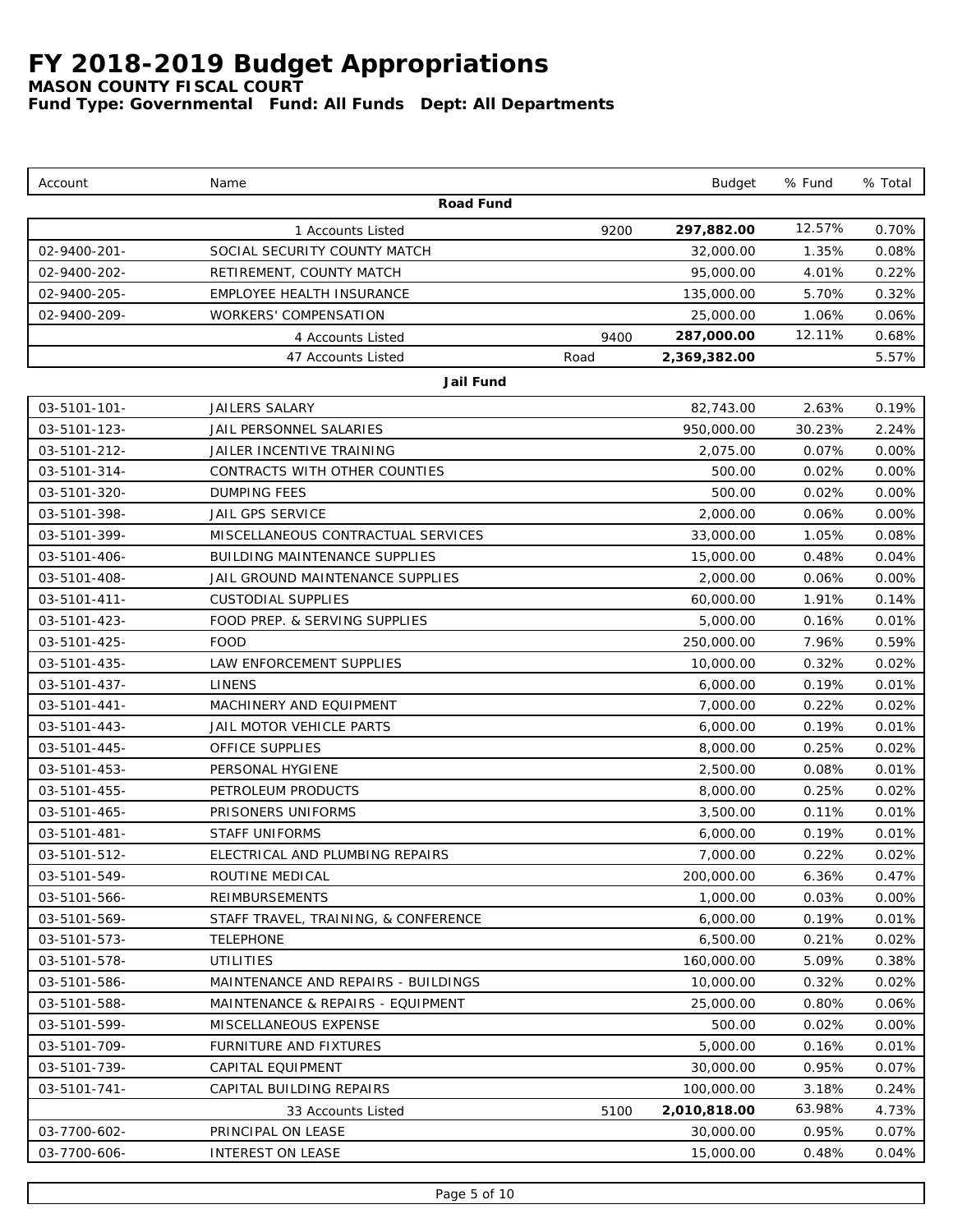*MASON COUNTY FISCAL COURT*

| Jail Fund<br>1.43%<br>45,000.00<br>0.11%<br>7700<br>2 Accounts Listed<br>03-9100-525-<br>INSURANCE, BUILDINGS<br>0.22%<br>7.000.00<br>0.02%<br>03-9100-529-<br>1.37%<br>INSURANCE, LIABILITY<br>43,000.00<br>0.10%<br>03-9100-535-<br>0.02%<br>INSURANCE, VEHICLES<br>8,000.00<br>0.25%<br>03-9100-548-<br>DRUG GRANT<br>91,800.00<br>2.92%<br>0.22%<br>03-9100-551-<br>MEMBERSHIP DUES<br>1,000.00<br>0.03%<br>0.00%<br>4.80%<br>150,800.00<br>0.35%<br>9100<br>5 Accounts Listed<br>03-9200-999-<br><b>RESERVE FOR TRANSFER</b><br>305,032.00<br>9.71%<br>0.72%<br>9.71%<br>305,032.00<br>0.72%<br>9200<br>1 Accounts Listed<br>03-9400-201-<br>SOCIAL SECURITY, COUNTY SHARE<br>80,000.00<br>2.55%<br>0.19%<br>03-9400-202-<br>RETIREMENT, COUNTY SHARE<br>240,000.00<br>7.64%<br>0.56%<br>9.07%<br>03-9400-205-<br>EMPLOYEE HEALTH INSURANCE<br>285,000.00<br>0.67%<br>03-9400-209-<br>WORKERS COMPENSATION<br>26,000.00<br>0.83%<br>0.06%<br>20.08%<br>631,000.00<br>1.48%<br>9400<br>4 Accounts Listed<br>45 Accounts Listed<br>7.39%<br>Jail<br>3,142,650.00<br>Local Government Economic Assistance Fund<br>04-5020-101-<br>COUNTY CORONER SALARY<br>9,800.00<br>1.59%<br>0.02%<br>04-5020-105-<br>COUNTY CORONER, ASST. SALARY<br>13,000.00<br>2.11%<br>0.03%<br>0.00%<br>04-5020-441-<br>COUNTY CORONER, EQUIPMENT<br>2,000.00<br>0.32%<br>04-5020-445-<br>COUNTY CORONER OFFICE SUPPLIES<br>500.00<br>0.08%<br>$0.00\%$<br>04-5020-446-<br>CO CORONER, SUPPLIES<br>1,500.00<br>0.24%<br>0.00%<br>04-5020-576-<br>COUNTY CORONER TRAVEL EXPENSE<br>2,000.00<br>0.32%<br>0.00%<br>04-5020-578-<br>COUNTY CORONER UTILITIES<br>1,000.00<br>0.00%<br>0.16%<br>04-5020-599-<br>COUNTY CORONER MISCELLANEOUS EXPENSE<br>500.00<br>0.08%<br>0.00%<br>1.62%<br>04-5075-348-<br>ECONOMIC DEVELOPMENT<br>10,000.00<br>0.02%<br>04-5075-902-<br>ECONOMIC DEVELOPMENT PROJECTS<br>30,000.00<br>4.87%<br>0.07%<br>11.40%<br>70,300.00<br>0.17%<br>5000<br>10 Accounts Listed<br>04-5135-107-<br><b>EMA DIRECTOR SALARY</b><br>30,500.00<br>4.95%<br>0.07%<br>04-5135-420-<br>EMA OTHER MATERIALS AND SUPPLIES<br>1,500.00<br>0.24%<br>0.00%<br>04-5135-441-<br>3,500.00<br>0.57%<br>0.01%<br><b>EMA EQUIPMENT</b><br>1,800.00<br>0.29%<br>04-5135-455-<br>EMA PETROLEUM PRODUCTS<br>0.00%<br>04-5135-507-<br><b>EMA CONTRIBUTIONS</b><br>1,000.00<br>0.16%<br>$0.00\%$<br>04-5135-548-<br>SEARCH AND RESCUE<br>7,000.00<br>0.02%<br>1.14%<br>EMA TELEPHONE SERVICE<br>1,500.00<br>0.24%<br>04-5135-573-<br>$0.00\%$<br><b>EMA UTILITIES</b><br>1,000.00<br>04-5135-578-<br>0.16%<br>$0.00\%$<br>04-5135-588-<br>EMA MAINTENANCE & REPAIR EQUIPMENT<br>2,000.00<br>0.32%<br>0.00%<br>8.08%<br>49,800.00<br>0.12%<br>9 Accounts Listed<br>5100<br>04-5232-308-<br>AUTOPSIES/ATTENDANTS SERVICES<br>1,000.00<br>0.00%<br>0.16%<br>04-5232-324-<br>EVALUATION/TESTING -- COURT ORDERED<br>10,000.00<br>1.62%<br>0.02%<br>SOIL CONSERVATION CONTRIBUTION<br>30,000.00<br>4.87%<br>04-5235-507-<br>0.07%<br>6.65%<br>41,000.00<br>$0.10\%$<br>3 Accounts Listed<br>5200<br>04-5305-406-<br>SENIOR CITIZENS REPAIRS, ETC.<br>5,000.00<br>0.81%<br>$0.01\%$<br>04-5305-507-<br>R.S.V.P. CONTRIBUTION<br>7,500.00<br>1.22%<br>$0.02\%$<br>04-5305-571-<br>ELDERLY HOUSING, MAINTENANCE & REPAIR<br>10,000.00<br>1.62%<br>0.02% | Account | Name | Budget | % Fund | % Total |
|---------------------------------------------------------------------------------------------------------------------------------------------------------------------------------------------------------------------------------------------------------------------------------------------------------------------------------------------------------------------------------------------------------------------------------------------------------------------------------------------------------------------------------------------------------------------------------------------------------------------------------------------------------------------------------------------------------------------------------------------------------------------------------------------------------------------------------------------------------------------------------------------------------------------------------------------------------------------------------------------------------------------------------------------------------------------------------------------------------------------------------------------------------------------------------------------------------------------------------------------------------------------------------------------------------------------------------------------------------------------------------------------------------------------------------------------------------------------------------------------------------------------------------------------------------------------------------------------------------------------------------------------------------------------------------------------------------------------------------------------------------------------------------------------------------------------------------------------------------------------------------------------------------------------------------------------------------------------------------------------------------------------------------------------------------------------------------------------------------------------------------------------------------------------------------------------------------------------------------------------------------------------------------------------------------------------------------------------------------------------------------------------------------------------------------------------------------------------------------------------------------------------------------------------------------------------------------------------------------------------------------------------------------------------------------------------------------------------------------------------------------------------------------------------------------------------------------------------------------------------------------------------------------------------------------------------------------------------------------------------------------------------------------------------------------------------------------------------------------------------------------------------------------------------------------------------------------------------------------------------------------------------------------------------------------------------|---------|------|--------|--------|---------|
|                                                                                                                                                                                                                                                                                                                                                                                                                                                                                                                                                                                                                                                                                                                                                                                                                                                                                                                                                                                                                                                                                                                                                                                                                                                                                                                                                                                                                                                                                                                                                                                                                                                                                                                                                                                                                                                                                                                                                                                                                                                                                                                                                                                                                                                                                                                                                                                                                                                                                                                                                                                                                                                                                                                                                                                                                                                                                                                                                                                                                                                                                                                                                                                                                                                                                                                     |         |      |        |        |         |
|                                                                                                                                                                                                                                                                                                                                                                                                                                                                                                                                                                                                                                                                                                                                                                                                                                                                                                                                                                                                                                                                                                                                                                                                                                                                                                                                                                                                                                                                                                                                                                                                                                                                                                                                                                                                                                                                                                                                                                                                                                                                                                                                                                                                                                                                                                                                                                                                                                                                                                                                                                                                                                                                                                                                                                                                                                                                                                                                                                                                                                                                                                                                                                                                                                                                                                                     |         |      |        |        |         |
|                                                                                                                                                                                                                                                                                                                                                                                                                                                                                                                                                                                                                                                                                                                                                                                                                                                                                                                                                                                                                                                                                                                                                                                                                                                                                                                                                                                                                                                                                                                                                                                                                                                                                                                                                                                                                                                                                                                                                                                                                                                                                                                                                                                                                                                                                                                                                                                                                                                                                                                                                                                                                                                                                                                                                                                                                                                                                                                                                                                                                                                                                                                                                                                                                                                                                                                     |         |      |        |        |         |
|                                                                                                                                                                                                                                                                                                                                                                                                                                                                                                                                                                                                                                                                                                                                                                                                                                                                                                                                                                                                                                                                                                                                                                                                                                                                                                                                                                                                                                                                                                                                                                                                                                                                                                                                                                                                                                                                                                                                                                                                                                                                                                                                                                                                                                                                                                                                                                                                                                                                                                                                                                                                                                                                                                                                                                                                                                                                                                                                                                                                                                                                                                                                                                                                                                                                                                                     |         |      |        |        |         |
|                                                                                                                                                                                                                                                                                                                                                                                                                                                                                                                                                                                                                                                                                                                                                                                                                                                                                                                                                                                                                                                                                                                                                                                                                                                                                                                                                                                                                                                                                                                                                                                                                                                                                                                                                                                                                                                                                                                                                                                                                                                                                                                                                                                                                                                                                                                                                                                                                                                                                                                                                                                                                                                                                                                                                                                                                                                                                                                                                                                                                                                                                                                                                                                                                                                                                                                     |         |      |        |        |         |
|                                                                                                                                                                                                                                                                                                                                                                                                                                                                                                                                                                                                                                                                                                                                                                                                                                                                                                                                                                                                                                                                                                                                                                                                                                                                                                                                                                                                                                                                                                                                                                                                                                                                                                                                                                                                                                                                                                                                                                                                                                                                                                                                                                                                                                                                                                                                                                                                                                                                                                                                                                                                                                                                                                                                                                                                                                                                                                                                                                                                                                                                                                                                                                                                                                                                                                                     |         |      |        |        |         |
|                                                                                                                                                                                                                                                                                                                                                                                                                                                                                                                                                                                                                                                                                                                                                                                                                                                                                                                                                                                                                                                                                                                                                                                                                                                                                                                                                                                                                                                                                                                                                                                                                                                                                                                                                                                                                                                                                                                                                                                                                                                                                                                                                                                                                                                                                                                                                                                                                                                                                                                                                                                                                                                                                                                                                                                                                                                                                                                                                                                                                                                                                                                                                                                                                                                                                                                     |         |      |        |        |         |
|                                                                                                                                                                                                                                                                                                                                                                                                                                                                                                                                                                                                                                                                                                                                                                                                                                                                                                                                                                                                                                                                                                                                                                                                                                                                                                                                                                                                                                                                                                                                                                                                                                                                                                                                                                                                                                                                                                                                                                                                                                                                                                                                                                                                                                                                                                                                                                                                                                                                                                                                                                                                                                                                                                                                                                                                                                                                                                                                                                                                                                                                                                                                                                                                                                                                                                                     |         |      |        |        |         |
|                                                                                                                                                                                                                                                                                                                                                                                                                                                                                                                                                                                                                                                                                                                                                                                                                                                                                                                                                                                                                                                                                                                                                                                                                                                                                                                                                                                                                                                                                                                                                                                                                                                                                                                                                                                                                                                                                                                                                                                                                                                                                                                                                                                                                                                                                                                                                                                                                                                                                                                                                                                                                                                                                                                                                                                                                                                                                                                                                                                                                                                                                                                                                                                                                                                                                                                     |         |      |        |        |         |
|                                                                                                                                                                                                                                                                                                                                                                                                                                                                                                                                                                                                                                                                                                                                                                                                                                                                                                                                                                                                                                                                                                                                                                                                                                                                                                                                                                                                                                                                                                                                                                                                                                                                                                                                                                                                                                                                                                                                                                                                                                                                                                                                                                                                                                                                                                                                                                                                                                                                                                                                                                                                                                                                                                                                                                                                                                                                                                                                                                                                                                                                                                                                                                                                                                                                                                                     |         |      |        |        |         |
|                                                                                                                                                                                                                                                                                                                                                                                                                                                                                                                                                                                                                                                                                                                                                                                                                                                                                                                                                                                                                                                                                                                                                                                                                                                                                                                                                                                                                                                                                                                                                                                                                                                                                                                                                                                                                                                                                                                                                                                                                                                                                                                                                                                                                                                                                                                                                                                                                                                                                                                                                                                                                                                                                                                                                                                                                                                                                                                                                                                                                                                                                                                                                                                                                                                                                                                     |         |      |        |        |         |
|                                                                                                                                                                                                                                                                                                                                                                                                                                                                                                                                                                                                                                                                                                                                                                                                                                                                                                                                                                                                                                                                                                                                                                                                                                                                                                                                                                                                                                                                                                                                                                                                                                                                                                                                                                                                                                                                                                                                                                                                                                                                                                                                                                                                                                                                                                                                                                                                                                                                                                                                                                                                                                                                                                                                                                                                                                                                                                                                                                                                                                                                                                                                                                                                                                                                                                                     |         |      |        |        |         |
|                                                                                                                                                                                                                                                                                                                                                                                                                                                                                                                                                                                                                                                                                                                                                                                                                                                                                                                                                                                                                                                                                                                                                                                                                                                                                                                                                                                                                                                                                                                                                                                                                                                                                                                                                                                                                                                                                                                                                                                                                                                                                                                                                                                                                                                                                                                                                                                                                                                                                                                                                                                                                                                                                                                                                                                                                                                                                                                                                                                                                                                                                                                                                                                                                                                                                                                     |         |      |        |        |         |
|                                                                                                                                                                                                                                                                                                                                                                                                                                                                                                                                                                                                                                                                                                                                                                                                                                                                                                                                                                                                                                                                                                                                                                                                                                                                                                                                                                                                                                                                                                                                                                                                                                                                                                                                                                                                                                                                                                                                                                                                                                                                                                                                                                                                                                                                                                                                                                                                                                                                                                                                                                                                                                                                                                                                                                                                                                                                                                                                                                                                                                                                                                                                                                                                                                                                                                                     |         |      |        |        |         |
|                                                                                                                                                                                                                                                                                                                                                                                                                                                                                                                                                                                                                                                                                                                                                                                                                                                                                                                                                                                                                                                                                                                                                                                                                                                                                                                                                                                                                                                                                                                                                                                                                                                                                                                                                                                                                                                                                                                                                                                                                                                                                                                                                                                                                                                                                                                                                                                                                                                                                                                                                                                                                                                                                                                                                                                                                                                                                                                                                                                                                                                                                                                                                                                                                                                                                                                     |         |      |        |        |         |
|                                                                                                                                                                                                                                                                                                                                                                                                                                                                                                                                                                                                                                                                                                                                                                                                                                                                                                                                                                                                                                                                                                                                                                                                                                                                                                                                                                                                                                                                                                                                                                                                                                                                                                                                                                                                                                                                                                                                                                                                                                                                                                                                                                                                                                                                                                                                                                                                                                                                                                                                                                                                                                                                                                                                                                                                                                                                                                                                                                                                                                                                                                                                                                                                                                                                                                                     |         |      |        |        |         |
|                                                                                                                                                                                                                                                                                                                                                                                                                                                                                                                                                                                                                                                                                                                                                                                                                                                                                                                                                                                                                                                                                                                                                                                                                                                                                                                                                                                                                                                                                                                                                                                                                                                                                                                                                                                                                                                                                                                                                                                                                                                                                                                                                                                                                                                                                                                                                                                                                                                                                                                                                                                                                                                                                                                                                                                                                                                                                                                                                                                                                                                                                                                                                                                                                                                                                                                     |         |      |        |        |         |
|                                                                                                                                                                                                                                                                                                                                                                                                                                                                                                                                                                                                                                                                                                                                                                                                                                                                                                                                                                                                                                                                                                                                                                                                                                                                                                                                                                                                                                                                                                                                                                                                                                                                                                                                                                                                                                                                                                                                                                                                                                                                                                                                                                                                                                                                                                                                                                                                                                                                                                                                                                                                                                                                                                                                                                                                                                                                                                                                                                                                                                                                                                                                                                                                                                                                                                                     |         |      |        |        |         |
|                                                                                                                                                                                                                                                                                                                                                                                                                                                                                                                                                                                                                                                                                                                                                                                                                                                                                                                                                                                                                                                                                                                                                                                                                                                                                                                                                                                                                                                                                                                                                                                                                                                                                                                                                                                                                                                                                                                                                                                                                                                                                                                                                                                                                                                                                                                                                                                                                                                                                                                                                                                                                                                                                                                                                                                                                                                                                                                                                                                                                                                                                                                                                                                                                                                                                                                     |         |      |        |        |         |
|                                                                                                                                                                                                                                                                                                                                                                                                                                                                                                                                                                                                                                                                                                                                                                                                                                                                                                                                                                                                                                                                                                                                                                                                                                                                                                                                                                                                                                                                                                                                                                                                                                                                                                                                                                                                                                                                                                                                                                                                                                                                                                                                                                                                                                                                                                                                                                                                                                                                                                                                                                                                                                                                                                                                                                                                                                                                                                                                                                                                                                                                                                                                                                                                                                                                                                                     |         |      |        |        |         |
|                                                                                                                                                                                                                                                                                                                                                                                                                                                                                                                                                                                                                                                                                                                                                                                                                                                                                                                                                                                                                                                                                                                                                                                                                                                                                                                                                                                                                                                                                                                                                                                                                                                                                                                                                                                                                                                                                                                                                                                                                                                                                                                                                                                                                                                                                                                                                                                                                                                                                                                                                                                                                                                                                                                                                                                                                                                                                                                                                                                                                                                                                                                                                                                                                                                                                                                     |         |      |        |        |         |
|                                                                                                                                                                                                                                                                                                                                                                                                                                                                                                                                                                                                                                                                                                                                                                                                                                                                                                                                                                                                                                                                                                                                                                                                                                                                                                                                                                                                                                                                                                                                                                                                                                                                                                                                                                                                                                                                                                                                                                                                                                                                                                                                                                                                                                                                                                                                                                                                                                                                                                                                                                                                                                                                                                                                                                                                                                                                                                                                                                                                                                                                                                                                                                                                                                                                                                                     |         |      |        |        |         |
|                                                                                                                                                                                                                                                                                                                                                                                                                                                                                                                                                                                                                                                                                                                                                                                                                                                                                                                                                                                                                                                                                                                                                                                                                                                                                                                                                                                                                                                                                                                                                                                                                                                                                                                                                                                                                                                                                                                                                                                                                                                                                                                                                                                                                                                                                                                                                                                                                                                                                                                                                                                                                                                                                                                                                                                                                                                                                                                                                                                                                                                                                                                                                                                                                                                                                                                     |         |      |        |        |         |
|                                                                                                                                                                                                                                                                                                                                                                                                                                                                                                                                                                                                                                                                                                                                                                                                                                                                                                                                                                                                                                                                                                                                                                                                                                                                                                                                                                                                                                                                                                                                                                                                                                                                                                                                                                                                                                                                                                                                                                                                                                                                                                                                                                                                                                                                                                                                                                                                                                                                                                                                                                                                                                                                                                                                                                                                                                                                                                                                                                                                                                                                                                                                                                                                                                                                                                                     |         |      |        |        |         |
|                                                                                                                                                                                                                                                                                                                                                                                                                                                                                                                                                                                                                                                                                                                                                                                                                                                                                                                                                                                                                                                                                                                                                                                                                                                                                                                                                                                                                                                                                                                                                                                                                                                                                                                                                                                                                                                                                                                                                                                                                                                                                                                                                                                                                                                                                                                                                                                                                                                                                                                                                                                                                                                                                                                                                                                                                                                                                                                                                                                                                                                                                                                                                                                                                                                                                                                     |         |      |        |        |         |
|                                                                                                                                                                                                                                                                                                                                                                                                                                                                                                                                                                                                                                                                                                                                                                                                                                                                                                                                                                                                                                                                                                                                                                                                                                                                                                                                                                                                                                                                                                                                                                                                                                                                                                                                                                                                                                                                                                                                                                                                                                                                                                                                                                                                                                                                                                                                                                                                                                                                                                                                                                                                                                                                                                                                                                                                                                                                                                                                                                                                                                                                                                                                                                                                                                                                                                                     |         |      |        |        |         |
|                                                                                                                                                                                                                                                                                                                                                                                                                                                                                                                                                                                                                                                                                                                                                                                                                                                                                                                                                                                                                                                                                                                                                                                                                                                                                                                                                                                                                                                                                                                                                                                                                                                                                                                                                                                                                                                                                                                                                                                                                                                                                                                                                                                                                                                                                                                                                                                                                                                                                                                                                                                                                                                                                                                                                                                                                                                                                                                                                                                                                                                                                                                                                                                                                                                                                                                     |         |      |        |        |         |
|                                                                                                                                                                                                                                                                                                                                                                                                                                                                                                                                                                                                                                                                                                                                                                                                                                                                                                                                                                                                                                                                                                                                                                                                                                                                                                                                                                                                                                                                                                                                                                                                                                                                                                                                                                                                                                                                                                                                                                                                                                                                                                                                                                                                                                                                                                                                                                                                                                                                                                                                                                                                                                                                                                                                                                                                                                                                                                                                                                                                                                                                                                                                                                                                                                                                                                                     |         |      |        |        |         |
|                                                                                                                                                                                                                                                                                                                                                                                                                                                                                                                                                                                                                                                                                                                                                                                                                                                                                                                                                                                                                                                                                                                                                                                                                                                                                                                                                                                                                                                                                                                                                                                                                                                                                                                                                                                                                                                                                                                                                                                                                                                                                                                                                                                                                                                                                                                                                                                                                                                                                                                                                                                                                                                                                                                                                                                                                                                                                                                                                                                                                                                                                                                                                                                                                                                                                                                     |         |      |        |        |         |
|                                                                                                                                                                                                                                                                                                                                                                                                                                                                                                                                                                                                                                                                                                                                                                                                                                                                                                                                                                                                                                                                                                                                                                                                                                                                                                                                                                                                                                                                                                                                                                                                                                                                                                                                                                                                                                                                                                                                                                                                                                                                                                                                                                                                                                                                                                                                                                                                                                                                                                                                                                                                                                                                                                                                                                                                                                                                                                                                                                                                                                                                                                                                                                                                                                                                                                                     |         |      |        |        |         |
|                                                                                                                                                                                                                                                                                                                                                                                                                                                                                                                                                                                                                                                                                                                                                                                                                                                                                                                                                                                                                                                                                                                                                                                                                                                                                                                                                                                                                                                                                                                                                                                                                                                                                                                                                                                                                                                                                                                                                                                                                                                                                                                                                                                                                                                                                                                                                                                                                                                                                                                                                                                                                                                                                                                                                                                                                                                                                                                                                                                                                                                                                                                                                                                                                                                                                                                     |         |      |        |        |         |
|                                                                                                                                                                                                                                                                                                                                                                                                                                                                                                                                                                                                                                                                                                                                                                                                                                                                                                                                                                                                                                                                                                                                                                                                                                                                                                                                                                                                                                                                                                                                                                                                                                                                                                                                                                                                                                                                                                                                                                                                                                                                                                                                                                                                                                                                                                                                                                                                                                                                                                                                                                                                                                                                                                                                                                                                                                                                                                                                                                                                                                                                                                                                                                                                                                                                                                                     |         |      |        |        |         |
|                                                                                                                                                                                                                                                                                                                                                                                                                                                                                                                                                                                                                                                                                                                                                                                                                                                                                                                                                                                                                                                                                                                                                                                                                                                                                                                                                                                                                                                                                                                                                                                                                                                                                                                                                                                                                                                                                                                                                                                                                                                                                                                                                                                                                                                                                                                                                                                                                                                                                                                                                                                                                                                                                                                                                                                                                                                                                                                                                                                                                                                                                                                                                                                                                                                                                                                     |         |      |        |        |         |
|                                                                                                                                                                                                                                                                                                                                                                                                                                                                                                                                                                                                                                                                                                                                                                                                                                                                                                                                                                                                                                                                                                                                                                                                                                                                                                                                                                                                                                                                                                                                                                                                                                                                                                                                                                                                                                                                                                                                                                                                                                                                                                                                                                                                                                                                                                                                                                                                                                                                                                                                                                                                                                                                                                                                                                                                                                                                                                                                                                                                                                                                                                                                                                                                                                                                                                                     |         |      |        |        |         |
|                                                                                                                                                                                                                                                                                                                                                                                                                                                                                                                                                                                                                                                                                                                                                                                                                                                                                                                                                                                                                                                                                                                                                                                                                                                                                                                                                                                                                                                                                                                                                                                                                                                                                                                                                                                                                                                                                                                                                                                                                                                                                                                                                                                                                                                                                                                                                                                                                                                                                                                                                                                                                                                                                                                                                                                                                                                                                                                                                                                                                                                                                                                                                                                                                                                                                                                     |         |      |        |        |         |
|                                                                                                                                                                                                                                                                                                                                                                                                                                                                                                                                                                                                                                                                                                                                                                                                                                                                                                                                                                                                                                                                                                                                                                                                                                                                                                                                                                                                                                                                                                                                                                                                                                                                                                                                                                                                                                                                                                                                                                                                                                                                                                                                                                                                                                                                                                                                                                                                                                                                                                                                                                                                                                                                                                                                                                                                                                                                                                                                                                                                                                                                                                                                                                                                                                                                                                                     |         |      |        |        |         |
|                                                                                                                                                                                                                                                                                                                                                                                                                                                                                                                                                                                                                                                                                                                                                                                                                                                                                                                                                                                                                                                                                                                                                                                                                                                                                                                                                                                                                                                                                                                                                                                                                                                                                                                                                                                                                                                                                                                                                                                                                                                                                                                                                                                                                                                                                                                                                                                                                                                                                                                                                                                                                                                                                                                                                                                                                                                                                                                                                                                                                                                                                                                                                                                                                                                                                                                     |         |      |        |        |         |
|                                                                                                                                                                                                                                                                                                                                                                                                                                                                                                                                                                                                                                                                                                                                                                                                                                                                                                                                                                                                                                                                                                                                                                                                                                                                                                                                                                                                                                                                                                                                                                                                                                                                                                                                                                                                                                                                                                                                                                                                                                                                                                                                                                                                                                                                                                                                                                                                                                                                                                                                                                                                                                                                                                                                                                                                                                                                                                                                                                                                                                                                                                                                                                                                                                                                                                                     |         |      |        |        |         |
|                                                                                                                                                                                                                                                                                                                                                                                                                                                                                                                                                                                                                                                                                                                                                                                                                                                                                                                                                                                                                                                                                                                                                                                                                                                                                                                                                                                                                                                                                                                                                                                                                                                                                                                                                                                                                                                                                                                                                                                                                                                                                                                                                                                                                                                                                                                                                                                                                                                                                                                                                                                                                                                                                                                                                                                                                                                                                                                                                                                                                                                                                                                                                                                                                                                                                                                     |         |      |        |        |         |
|                                                                                                                                                                                                                                                                                                                                                                                                                                                                                                                                                                                                                                                                                                                                                                                                                                                                                                                                                                                                                                                                                                                                                                                                                                                                                                                                                                                                                                                                                                                                                                                                                                                                                                                                                                                                                                                                                                                                                                                                                                                                                                                                                                                                                                                                                                                                                                                                                                                                                                                                                                                                                                                                                                                                                                                                                                                                                                                                                                                                                                                                                                                                                                                                                                                                                                                     |         |      |        |        |         |
|                                                                                                                                                                                                                                                                                                                                                                                                                                                                                                                                                                                                                                                                                                                                                                                                                                                                                                                                                                                                                                                                                                                                                                                                                                                                                                                                                                                                                                                                                                                                                                                                                                                                                                                                                                                                                                                                                                                                                                                                                                                                                                                                                                                                                                                                                                                                                                                                                                                                                                                                                                                                                                                                                                                                                                                                                                                                                                                                                                                                                                                                                                                                                                                                                                                                                                                     |         |      |        |        |         |
|                                                                                                                                                                                                                                                                                                                                                                                                                                                                                                                                                                                                                                                                                                                                                                                                                                                                                                                                                                                                                                                                                                                                                                                                                                                                                                                                                                                                                                                                                                                                                                                                                                                                                                                                                                                                                                                                                                                                                                                                                                                                                                                                                                                                                                                                                                                                                                                                                                                                                                                                                                                                                                                                                                                                                                                                                                                                                                                                                                                                                                                                                                                                                                                                                                                                                                                     |         |      |        |        |         |
|                                                                                                                                                                                                                                                                                                                                                                                                                                                                                                                                                                                                                                                                                                                                                                                                                                                                                                                                                                                                                                                                                                                                                                                                                                                                                                                                                                                                                                                                                                                                                                                                                                                                                                                                                                                                                                                                                                                                                                                                                                                                                                                                                                                                                                                                                                                                                                                                                                                                                                                                                                                                                                                                                                                                                                                                                                                                                                                                                                                                                                                                                                                                                                                                                                                                                                                     |         |      |        |        |         |
|                                                                                                                                                                                                                                                                                                                                                                                                                                                                                                                                                                                                                                                                                                                                                                                                                                                                                                                                                                                                                                                                                                                                                                                                                                                                                                                                                                                                                                                                                                                                                                                                                                                                                                                                                                                                                                                                                                                                                                                                                                                                                                                                                                                                                                                                                                                                                                                                                                                                                                                                                                                                                                                                                                                                                                                                                                                                                                                                                                                                                                                                                                                                                                                                                                                                                                                     |         |      |        |        |         |
|                                                                                                                                                                                                                                                                                                                                                                                                                                                                                                                                                                                                                                                                                                                                                                                                                                                                                                                                                                                                                                                                                                                                                                                                                                                                                                                                                                                                                                                                                                                                                                                                                                                                                                                                                                                                                                                                                                                                                                                                                                                                                                                                                                                                                                                                                                                                                                                                                                                                                                                                                                                                                                                                                                                                                                                                                                                                                                                                                                                                                                                                                                                                                                                                                                                                                                                     |         |      |        |        |         |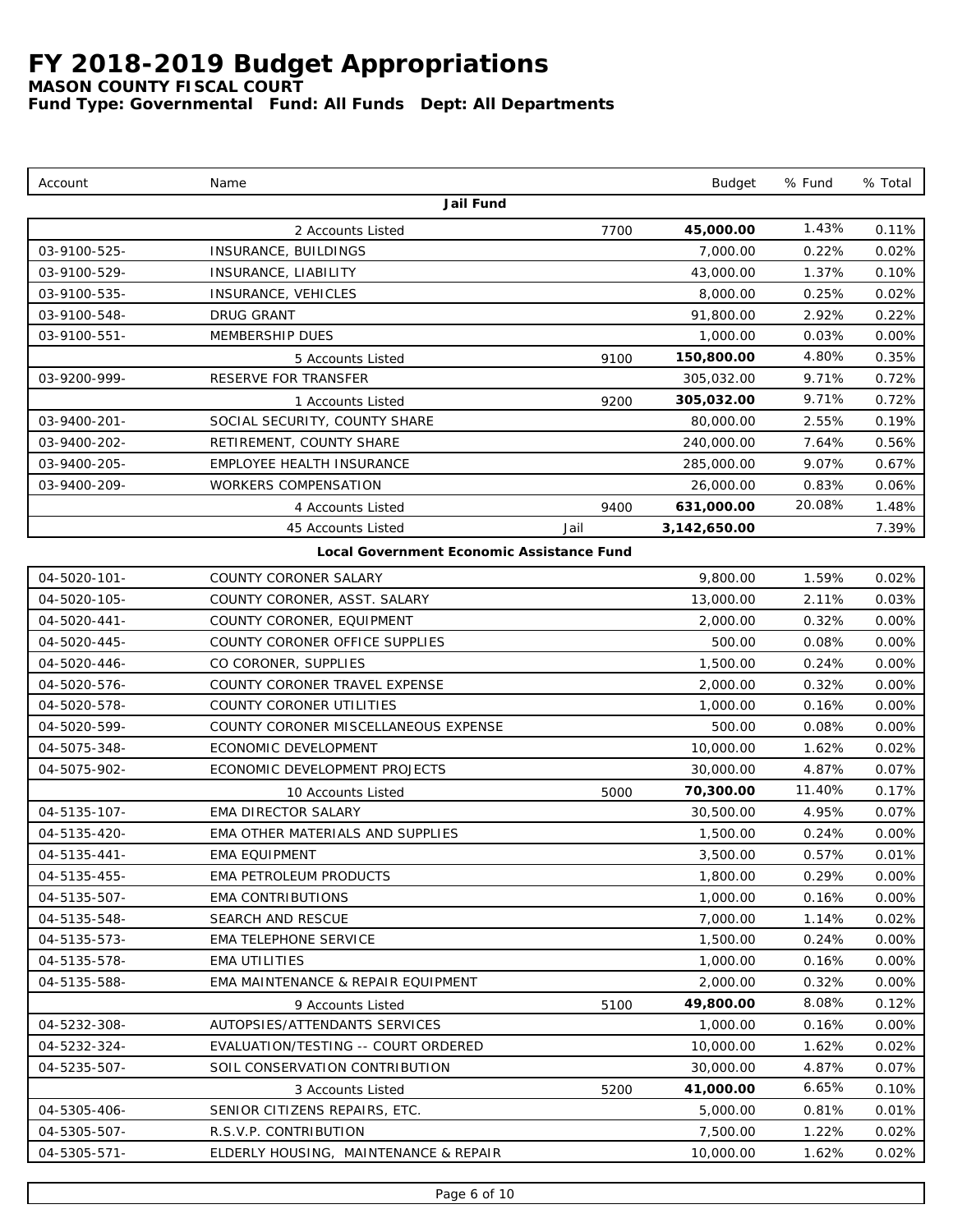*MASON COUNTY FISCAL COURT*

| Account         | Name                                      |            | <b>Budget</b> | % Fund | % Total  |
|-----------------|-------------------------------------------|------------|---------------|--------|----------|
|                 | Local Government Economic Assistance Fund |            |               |        |          |
| 04-5305-578-    | SENIOR CITIZEN BLDG. UTILITES             |            | 15,000.00     | 2.43%  | 0.04%    |
| 04-5305-586-    | SENIOR CITIZENS MAIN. REPLAC. PAY.        |            | 2,200.00      | 0.36%  | 0.01%    |
| 04-5330-344-    | PAUPER BURIAL                             |            | 3,600.00      | 0.58%  | 0.01%    |
| 04-5340-332-    | COURT ORDERED ATTORNEYS                   |            | 2,500.00      | 0.41%  | 0.01%    |
|                 | 7 Accounts Listed                         | 5300       | 45,800.00     | 7.43%  | 0.11%    |
| 04-5401-467-    | RECREATION PARK EQUIPMENT AND SUPPLIES    |            | 50,000.00     | 8.11%  | 0.12%    |
| 04-5405-507-    | RECREATION CONTRIBUTIONS                  |            | 150,000.00    | 24.33% | 0.35%    |
| 04-5420-348-    | TOURISM -- MISCELLANEOUS                  |            | 1,000.00      | 0.16%  | 0.00%    |
| 04-5420-548-    | TOURISM -- STATE FAIR                     |            | 12,000.00     | 1.95%  | 0.03%    |
|                 | 4 Accounts Listed                         | 5400       | 213,000.00    | 34.55% | 0.50%    |
| 04-6105-431-    | ROAD, CONSTRUCTION MATERIALS              |            | 7,000.00      | 1.14%  | 0.02%    |
|                 | 1 Accounts Listed                         | 6100       | 7,000.00      | 1.14%  | 0.02%    |
| 04-6201-507-    | AIRPORT CONTRIBUTION                      |            | 8,000.00      | 1.30%  | 0.02%    |
|                 | 1 Accounts Listed                         | 6200       | 8,000.00      | 1.30%  | 0.02%    |
| 04-7700-602-    | PRINCIPAL ON LEASE                        |            | 15,000.00     | 2.43%  | 0.04%    |
| 04-7700-606-    | INTEREST ON LEASE                         |            | 5,000.00      | 0.81%  | 0.01%    |
|                 | 2 Accounts Listed                         | 7700       | 20,000.00     | 3.24%  | 0.05%    |
| 04-9100-599-    | MISCELLANEOUS EXPENSE                     |            | 500.00        | 0.08%  | 0.00%    |
|                 | 1 Accounts Listed                         | 9100       | 500.00        | 0.08%  | 0.00%    |
| 04-9200-999-    | RESERVE FOR TRANSERS                      |            | 144,535.00    | 23.44% | 0.34%    |
|                 | 1 Accounts Listed                         | 9200       | 144,535.00    | 23.44% | 0.34%    |
| 04-9400-201-    | SOCIAL SECURITY, COUNTY SHARE             |            | 4,500.00      | 0.73%  | 0.01%    |
| 04-9400-202-    | RETIREMENT, COUNTY SHARE                  |            | 11,500.00     | 1.87%  | 0.03%    |
| 04-9400-209-    | WORKERS COMPENSATION                      |            | 600.00        | 0.10%  | 0.00%    |
|                 | 3 Accounts Listed                         | 9400       | 16,600.00     | 2.69%  | 0.04%    |
|                 | 42 Accounts Listed                        | LGEA       | 616,535.00    |        | 1.45%    |
|                 | <b>State Grants</b>                       |            |               |        |          |
| 06-5220-743-    | STATE GRANT WATER SYSTEM                  |            | 25,000.00     | 78.13% | 0.06%    |
|                 | 1 Accounts Listed                         | 5200       | 25,000.00     | 78.13% | 0.06%    |
| 06-9200-999-    | RESERVE FOR TRANSFER                      |            | 7,000.00      | 21.88% | 0.02%    |
|                 | 1 Accounts Listed                         | 9200       | 7,000.00      | 21.88% | 0.02%    |
|                 | 2 Accounts Listed                         | St. Grants | 32,000.00     |        | 0.08%    |
|                 | <b>Federal Grants</b>                     |            |               |        |          |
| 07-5136-441-001 | HOMELAND SECURITY EQUIPMENT               |            | 100,000.00    | 64.14% | 0.24%    |
|                 | 1 Accounts Listed                         | 5100       | 100,000.00    | 64.14% | 0.24%    |
| 07-9200-999-    | RESERVE FOR TRANSFER                      |            | 5,900.00      | 3.78%  | 0.01%    |
|                 | 1 Accounts Listed                         | 9200       | 5,900.00      | 3.78%  | 0.01%    |
| 07-9300-567-    | TRANSFERS TO REIMBURSE ROAD FUND          |            | 50,000.00     | 32.07% | 0.12%    |
|                 | 1 Accounts Listed                         | 9300       | 50,000.00     | 32.07% | 0.12%    |
|                 | 3 Accounts Listed                         | Fed        | 155,900.00    |        | 0.37%    |
|                 | Solid Waste Fund                          |            |               |        |          |
| 13-5217-185-    | RECYCLING SALARIES                        |            | 105,000.00    | 27.59% | 0.25%    |
| 13-5217-302-    | RECYCLING, ADVERTISING                    |            | 2,000.00      | 0.53%  | $0.00\%$ |
| 13-5217-315-    | CONTRACTUAL SERVICES                      |            | 4,000.00      | 1.05%  | 0.01%    |
|                 | Page 7 of 10                              |            |               |        |          |
|                 |                                           |            |               |        |          |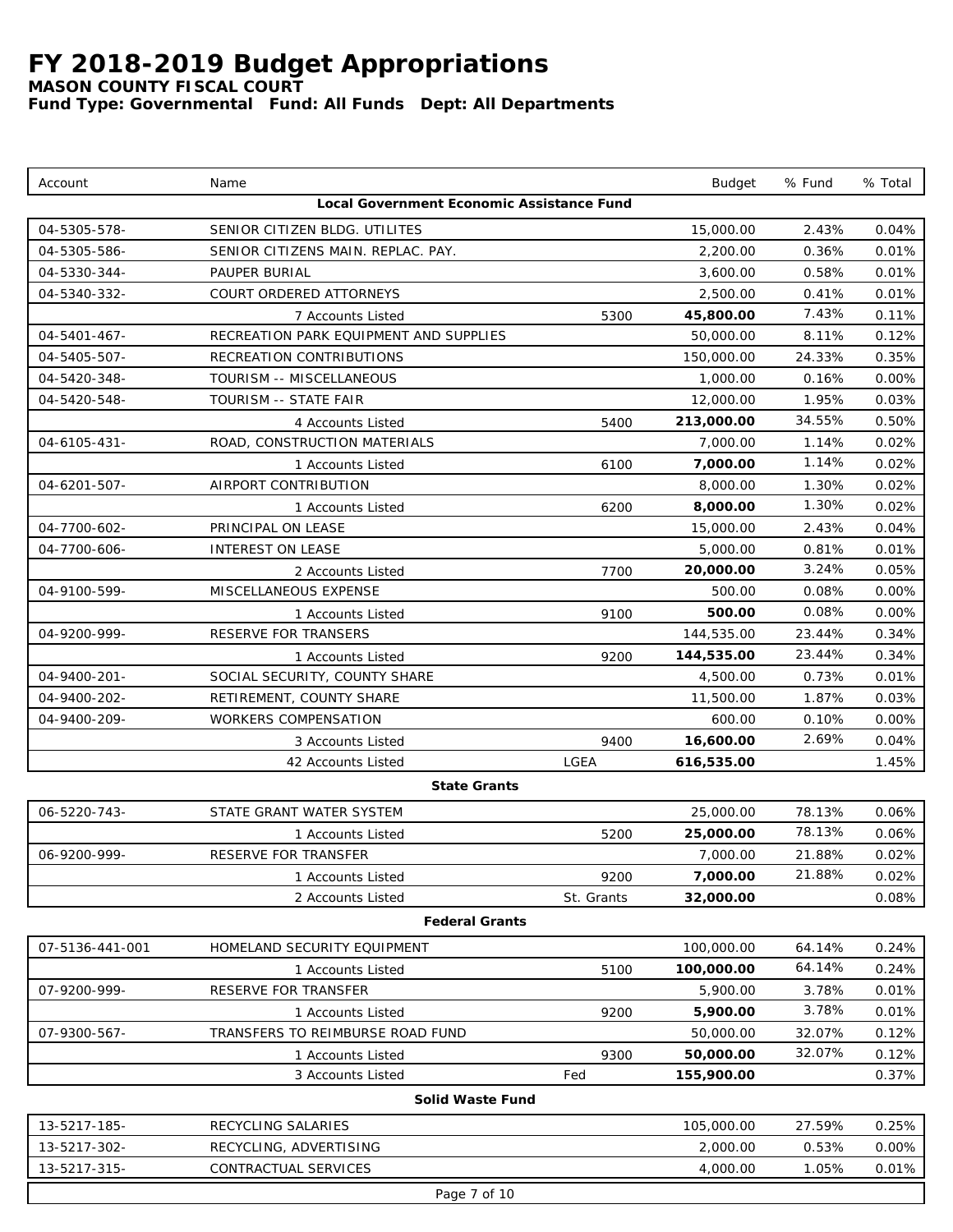*MASON COUNTY FISCAL COURT*

| Account      | Name                                    |            | <b>Budget</b> | % Fund | % Total  |
|--------------|-----------------------------------------|------------|---------------|--------|----------|
|              | Solid Waste Fund                        |            |               |        |          |
| 13-5217-320- | RECYCLING DUMPING FEE                   |            | 500.00        | 0.13%  | $0.00\%$ |
| 13-5217-365- | <b>GPS SERVICE AND EQUIPMENT</b>        |            | 900.00        | 0.24%  | $0.00\%$ |
| 13-5217-369- | <b>TOWING</b>                           |            | 1,000.00      | 0.26%  | 0.00%    |
| 13-5217-371- | RECYCLING, STORAGE AND HAULING          |            | 10,000.00     | 2.63%  | 0.02%    |
| 13-5217-406- | BUILDING MAINTENANCE SUPPLIES           |            | 2,000.00      | 0.53%  | 0.00%    |
| 13-5217-411- | RECYCLING CUSTODIAL SUPPLIES            |            | 2,000.00      | 0.53%  | 0.00%    |
| 13-5217-441- | RECYCLING, MACHINERY & EQUIPMENT        |            | 2,000.00      | 0.53%  | 0.00%    |
| 13-5217-443- | MACHINERY & EQUIPMENT PARTS             |            | 5,000.00      | 1.31%  | 0.01%    |
| 13-5217-445- | RECYCLING, OFFICE SUPPLIES              |            | 1,000.00      | 0.26%  | $0.00\%$ |
| 13-5217-455- | RECYCLING, PETROLEUM PRODUCTS           |            | 20,000.00     | 5.25%  | 0.05%    |
| 13-5217-468- | RECYCLING MATERIALS & SUPPLIES          |            | 1,500.00      | 0.39%  | 0.00%    |
| 13-5217-479- | RECYCLING TIRES AND TUBES               |            | 2,500.00      | 0.66%  | 0.01%    |
| 13-5217-499- | OTHER MATERIALS & SUPPLIES              |            | 500.00        | 0.13%  | 0.00%    |
| 13-5217-573- | RECYCLING, TELEPHONE                    |            | 1,500.00      | 0.39%  | 0.00%    |
| 13-5217-576- | RECYCLING, STAFF TRAVEL                 |            | 1,600.00      | 0.42%  | 0.00%    |
| 13-5217-578- | RECYCLING, UTILITIES                    |            | 10,000.00     | 2.63%  | 0.02%    |
| 13-5217-586- | RECYCLING, MAINTENANCE & REP.-BUILDINGS |            | 2,500.00      | 0.66%  | 0.01%    |
| 13-5217-592- | RECYCLING, MAINT. & REPAIRS VEH./EQUIP. |            | 10,000.00     | 2.63%  | 0.02%    |
| 13-5217-599- | RECYCLING, MISCELLANEOUS EXPENSE        |            | 500.00        | 0.13%  | 0.00%    |
| 13-5217-739- | CAPITAL MACHINERY & EQUIPMENT           |            | 5,000.00      | 1.31%  | 0.01%    |
|              | 23 Accounts Listed                      | 5200       | 191,000.00    | 50.18% | 0.45%    |
| 13-7700-602- | PRINCIPAL ON LEASE                      |            | 100.00        | 0.03%  | 0.00%    |
| 13-7700-606- | <b>INTEREST ON LEASE</b>                |            | 100.00        | 0.03%  | $0.00\%$ |
|              | 2 Accounts Listed                       | 7700       | 200.00        | 0.05%  | $0.00\%$ |
| 13-8099-548- | RECYCLING GRANT                         |            | 50,000.00     | 13.14% | 0.12%    |
|              | 1 Accounts Listed                       | 8000       | 50,000.00     | 13.14% | 0.12%    |
| 13-9100-521- | INSURANCE, LIABILITY/VEHICLE/BUILDING   |            | 5,000.00      | 1.31%  | 0.01%    |
|              | 1 Accounts Listed                       | 9100       | 5,000.00      | 1.31%  | 0.01%    |
| 13-9200-999- | RESERVE FOR TRANSFERS                   |            | 49,699.00     | 13.06% | 0.12%    |
|              | 1 Accounts Listed                       | 9200       | 49,699.00     | 13.06% | 0.12%    |
| 13-9400-201- | SOCIAL SECURITY, COUNTY SHARE           |            | 8,200.00      | 2.15%  | 0.02%    |
| 13-9400-202- | RETIREMENT, COUNTY SHARE                |            | 23,000.00     | 6.04%  | 0.05%    |
| 13-9400-205- | EMPLOYEE HEALTH INSURANCE               |            | 40,000.00     | 10.51% | 0.09%    |
| 13-9400-209- | WORKERS COMPENSATION                    |            | 13,500.00     | 3.55%  | 0.03%    |
|              | 4 Accounts Listed                       | 9400       | 84,700.00     | 22.25% | 0.20%    |
|              | 32 Accounts Listed                      | SolidWaste | 380,599.00    |        | 0.90%    |
|              | Landfill                                |            |               |        |          |
| 15-5210-185- | LANDFILL SALARIES                       |            | 599,000.00    | 7.16%  | 1.41%    |
| 15-5210-302- | LANDFILL ADVERTISING                    |            | 1,000.00      | 0.01%  | 0.00%    |
| 15-5210-315- | CONTRACTUAL SERVICES                    |            | 10,000.00     | 0.12%  | 0.02%    |
| 15-5210-323- | ENGINEERING & CONSULTING SERVICES       |            | 150,000.00    | 1.79%  | 0.35%    |
| 15-5210-324- | LANDFILL TESTING -- GAS & CLAY          |            | 15,000.00     | 0.18%  | 0.04%    |
| 15-5210-364- | RENTALS                                 |            | 2,500.00      | 0.03%  | 0.01%    |
| 15-5210-365- | GPS SERVICE AND EQUIPMENT               |            | 2,800.00      | 0.03%  | 0.01%    |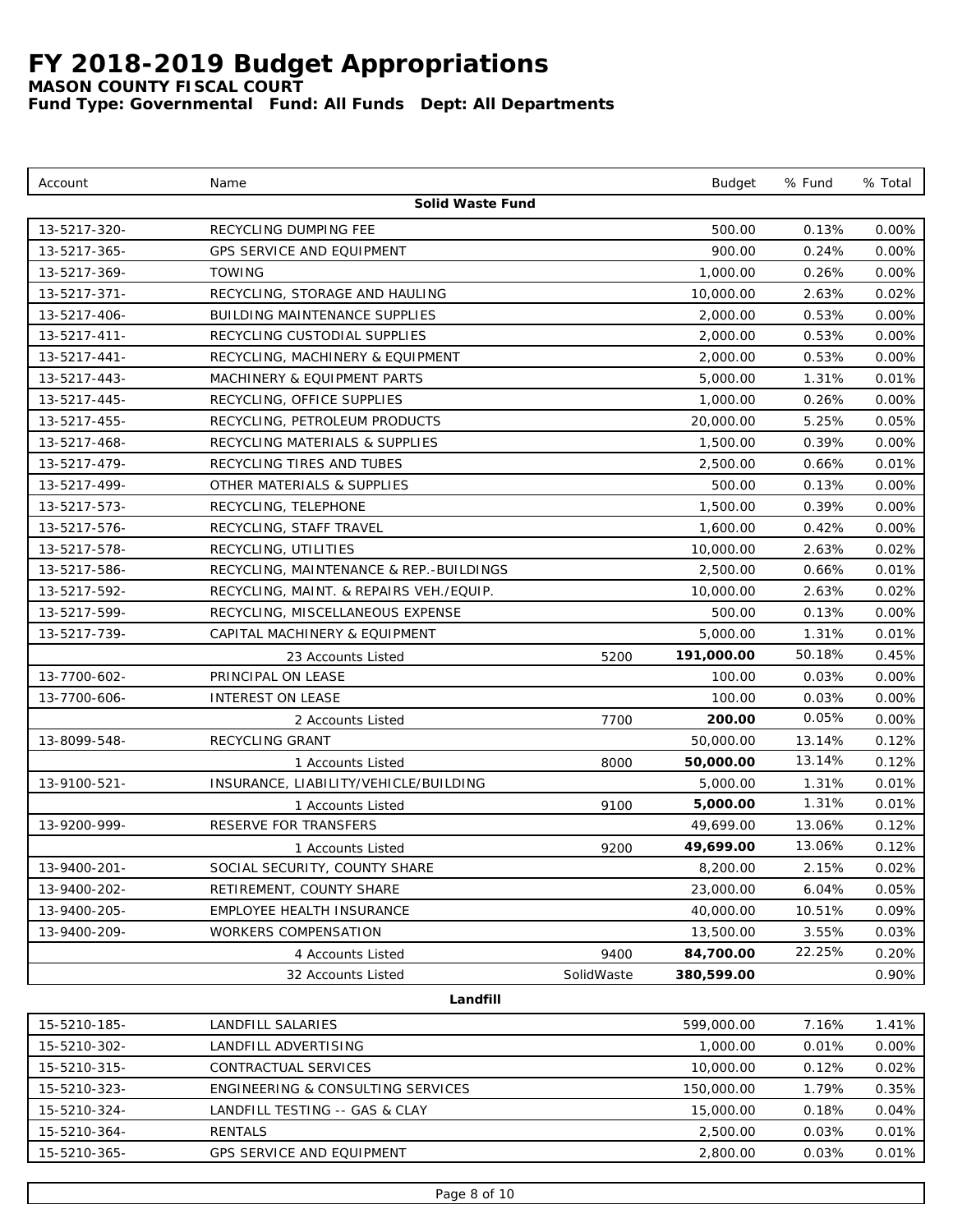*MASON COUNTY FISCAL COURT*

| Account        | Name                                       |      | <b>Budget</b> | % Fund   | % Total  |
|----------------|--------------------------------------------|------|---------------|----------|----------|
|                | Landfill                                   |      |               |          |          |
| 15-5210-366-   | COMPOSTING                                 |      | 2,000.00      | 0.02%    | 0.00%    |
| 15-5210-369-   | TOWING                                     |      | 2,000.00      | 0.02%    | $0.00\%$ |
| 15-5210-371-   | STORAGE/HAULING/LEACHATE                   |      | 2,500.00      | 0.03%    | 0.01%    |
| 15-5210-399-   | SOLID WASTE ENFORCEMENT                    |      | 7,500.00      | 0.09%    | 0.02%    |
| 15-5210-406-   | <b>BUILDING MAINTENANCE &amp; SUPPLIES</b> |      | 5,000.00      | 0.06%    | 0.01%    |
| 15-5210-408-   | <b>GROUNDS MAINTENANCE</b>                 |      | 750.00        | 0.01%    | 0.00%    |
| 15-5210-411-   | <b>CUSTODIAL SUPPLIES</b>                  |      | 1,000.00      | 0.01%    | 0.00%    |
| 15-5210-441-   | MACHINERY AND EQUIPMENT                    |      | 5,000.00      | 0.06%    | 0.01%    |
| 15-5210-443-   | MACHINERY AND VEHICLE PARTS & SUPPLIES     |      | 85,000.00     | 1.02%    | 0.20%    |
| 15-5210-445-   | OFFICE SUPPLIES                            |      | 5,000.00      | 0.06%    | 0.01%    |
| 15-5210-446-   | LEACHATE MAINTENANCE & SUPPLIES            |      | 35,000.00     | 0.42%    | 0.08%    |
| 15-5210-455-   | PETROLEUM PRODUCTS                         |      | 170,000.00    | 2.03%    | 0.40%    |
| 15-5210-468-   | LANDFILL MATERIALS & SUPPLIES              |      | 10,000.00     | 0.12%    | 0.02%    |
| 15-5210-475-   | <b>TOOLS</b>                               |      | 5,000.00      | 0.06%    | 0.01%    |
| 15-5210-479-   | LANDFILL, TIRES & TUBES                    |      | 30,000.00     | 0.36%    | 0.07%    |
| 15-5210-499-   | MISCELLANEOUS MATERIALS AND SUPPLIES       |      | 500.00        | 0.01%    | 0.00%    |
| 15-5210-503-   | <b>BANK FEES</b>                           |      | 250.00        | 0.00%    | 0.00%    |
| 15-5210-515-   | LANDFILL GROUNDWATER TESTING               |      | 75,000.00     | 0.90%    | 0.18%    |
| 15-5210-543-   | <b>LICENSES &amp; PERMITS</b>              |      | 4,000.00      | 0.05%    | 0.01%    |
| 15-5210-548-   | WASTE TIRE AND OIL OPERATION               |      | 12,000.00     | 0.14%    | 0.03%    |
| 15-5210-551-   | LANDFILL MEMBERSHIPS                       |      | 500.00        | 0.01%    | 0.00%    |
| 15-5210-566-   | LANDFILL REIMBURSEMENT                     |      | 1,000.00      | 0.01%    | 0.00%    |
| 15-5210-569-   | LANDFILL, STAFF TRAINING, REG. & CONFERE   |      | 8,000.00      | 0.10%    | 0.02%    |
| 15-5210-571-   | RENEWALS & REPAIRS                         |      | 5,000.00      | 0.06%    | 0.01%    |
| 15-5210-573-   | LANDFILL TELEPHONE                         |      | 5,000.00      | 0.06%    | 0.01%    |
| 15-5210-578-   | LANDFILL UTILITIES                         |      | 25,000.00     | 0.30%    | 0.06%    |
| 15-5210-580-   | SEWER LINE REIMBURSEMENT                   |      | 125,000.00    | 1.49%    | 0.29%    |
| 15-5210-588-   | LANDFILL EQUIPMENT REPAIR                  |      | 115,000.00    | 1.37%    | 0.27%    |
| 15-5210-594-   | LANDFILL SAFETY                            |      | 3,000.00      | 0.04%    | 0.01%    |
| 15-5210-599-   | MISCELLANEOUS EXPENSE                      |      | 500.00        | 0.01%    | $0.00\%$ |
| 15-5210-716-   | <b>IMPROVEMENTS</b>                        |      | 2,000.00      | $0.02\%$ | $0.00\%$ |
| 15-5210-739-   | CAPITAL MACHINERY & EQUIPMENT              |      | 100,000.00    | 1.19%    | 0.24%    |
| 15-5215-441-   | ROLLOFF CONTAINERS, MACHINERY & EQUIP.     |      | 25,000.00     | 0.30%    | 0.06%    |
| 15-5215-443-   | ROLLFF CONTAINERS, PARTS & SUPPLIES        |      | 12,000.00     | 0.14%    | 0.03%    |
| 15-5215-592-   | ROLLOFF CONTAINERS, EQUIPMENT REPAIR       |      | 15,000.00     | 0.18%    | 0.04%    |
| 15-5235-548-   | LANDFILL GAS SYSTEM MAINTENANCE            |      | 30,000.00     | 0.36%    | 0.07%    |
| 15-5235-583-   | LANDFILL GAS UTILIZATION                   |      | 250.00        | 0.00%    | 0.00%    |
| 15-5235-716-   | LANDFILL GAS COLLECTION SYSTEM             |      | 10,000.00     | 0.12%    | 0.02%    |
| 15-5235-716-00 | LANDFILL GAS COLLECTION SYSTEM - CLOSURE   |      | 1,000.00      | 0.01%    | 0.00%    |
| 15-5235-741-   | LANDFILL POST-CLOSURE CARE                 |      | 2,000.00      | 0.02%    | 0.00%    |
|                | 47 Accounts Listed                         | 5200 | 1,723,050.00  | 20.58%   | 4.05%    |
| 15-7700-602-   | PRINCIPAL ON LEASE                         |      | 470,000.00    | 5.61%    | 1.11%    |
| 15-7700-606-   | INTEREST ON LEASE                          |      | 63,000.00     | 0.75%    | 0.15%    |
|                | 2 Accounts Listed                          | 7700 | 533,000.00    | 6.37%    | 1.25%    |
| 15-8011-323-   | PHASE IV & V - ENGINEERING                 |      | 7,500.00      | 0.09%    | 0.02%    |
|                | Page 9 of 10                               |      |               |          |          |